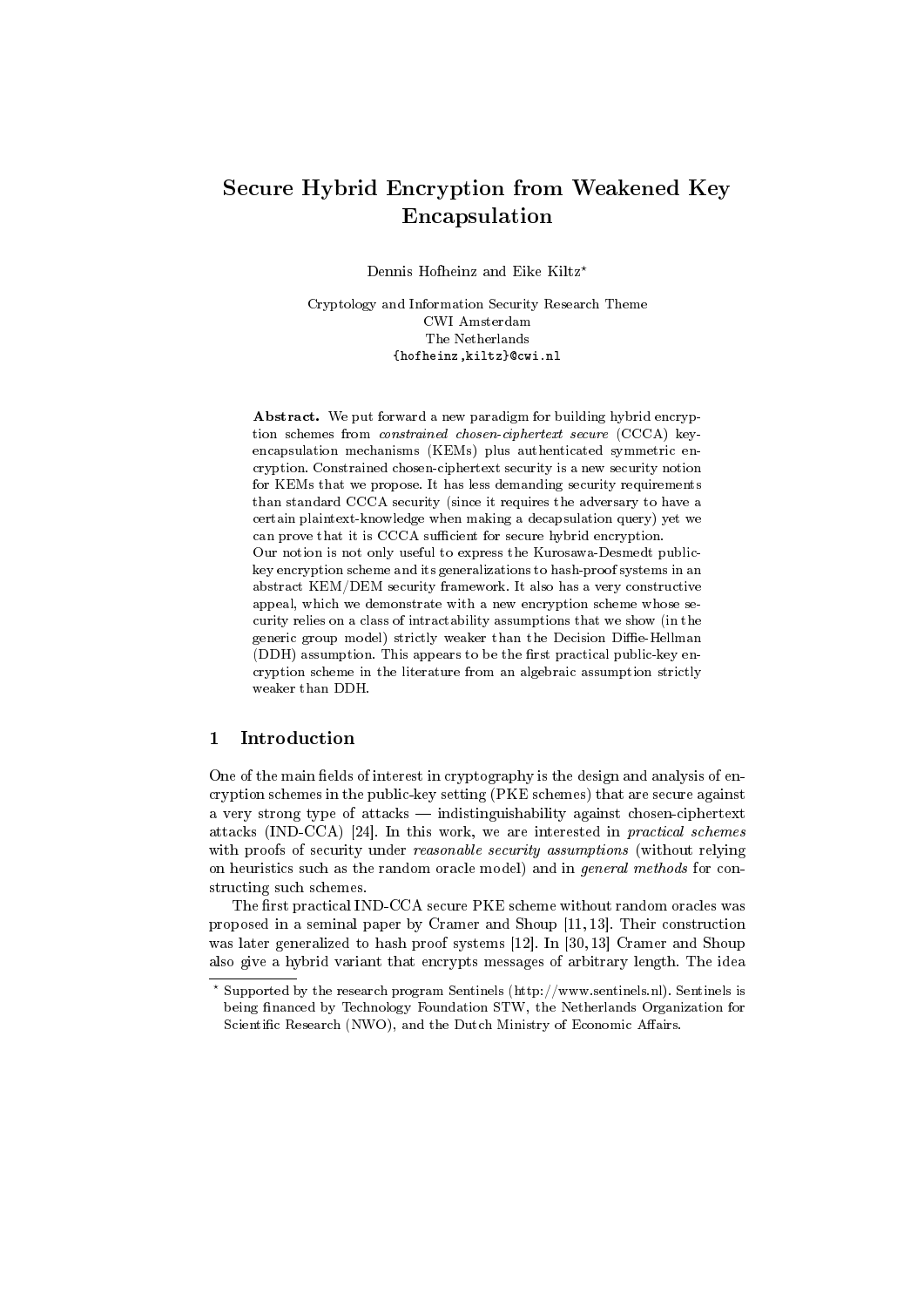is to conceptually separate the key-encapsulation (KEM) part from the symmetric (DEM) part. Generally, this hybrid approach greatly improved practicality of encryption schemes. A folklore composition theorem (formalized in [13]) shows that if both KEM and DEM are CCA-secure then the hybrid encryption is CCA-secure. Common wisdom was that this sufficient condition was also necessary. However, at CRYPTO 2004, Kurosawa and Desmedt challenged this common wisdom by presenting a hybrid encryption scheme that demonstrates that a weaker security condition on the KEM may suffice for full CCA-secure hybrid encryption. Compared to the original Cramer-Shoup scheme, the scheme by Kurosawa and Desmedt improved efficiency and ciphertext expansion by replacing some of its algebraic components with information theoretically secure symmetric primitives. More recently, the KEM part of their scheme was indeed shown to be not CCA secure [15].

One natural open problem from [21] is if there exists a weaker yet natural security condition on the KEM such that, in combination with sufficiently strong symmetric encryption, chosen-ciphertext secure hybrid encryption can be guaranteed.

Extending the work of Cramer and Shoup [12], it was demonstrated in [21, 2, 14] that a variant of hash-proof systems (HPS) can be combined with symmetric encryption and a message authentication code (MAC) to obtain hybrid encryption. If the hash-proof system is  $universal_2$ , then the encryption scheme is chosen-ciphertext secure. However, the Kurosawa-Desmedt hybrid scheme could not be rigorously explained in this general HPS framework since the underlying hash-proof system is not universal<sub>2</sub>. (Roughly, this is since universal<sub>2</sub> is a *statis*tical property whereas the Kurosawa-Desmedt system contains a computational component, namely a target collision resistant (TCR) hash function.) In [21]  $($ and  $[12]$ ) only less efficient "hash-free variants" of their schemes could be explained through hash proof systems; security of all efficient TCR-based schemes had to be proved separately.

Surprisingly, almost all practical standard-model encryption schemes [11, 13,  $21, 2, 10, 9, 19, 20$  are based on the difficulty of Decision Diffie-Hellman (DDH) or stronger assumptions. This is contrasted by the existence of many natural groups in which the DDH assumption is known to be wrong; examples include pairing-groups and certain non prime-order groups like  $\mathbb{Z}_p^*.$  This often overlooked fact may turn into a serious problem in case DDH turns out to be wrong in all cryptographically interesting groups. In particular, [16] give evidence that groups with easy DDH problem, but hard computational Diffie-Hellman problem exist. [16] interpret this as an argument to rely on weaker assumptions than DDH.

#### 1.1 Our contributions

A new KEM/DEM composition theorem. We put forward the security notion of indistinguishability against constrained chosen-ciphertext attacks (IND-CCCA) for KEMs which is stronger than IND-CPA (CPA stands for chosenplaintext attacks) yet strictly weaker than IND-CCA. Intuitively, CCCA is separated from CCA security by only allowing an adversary to make a decapsulation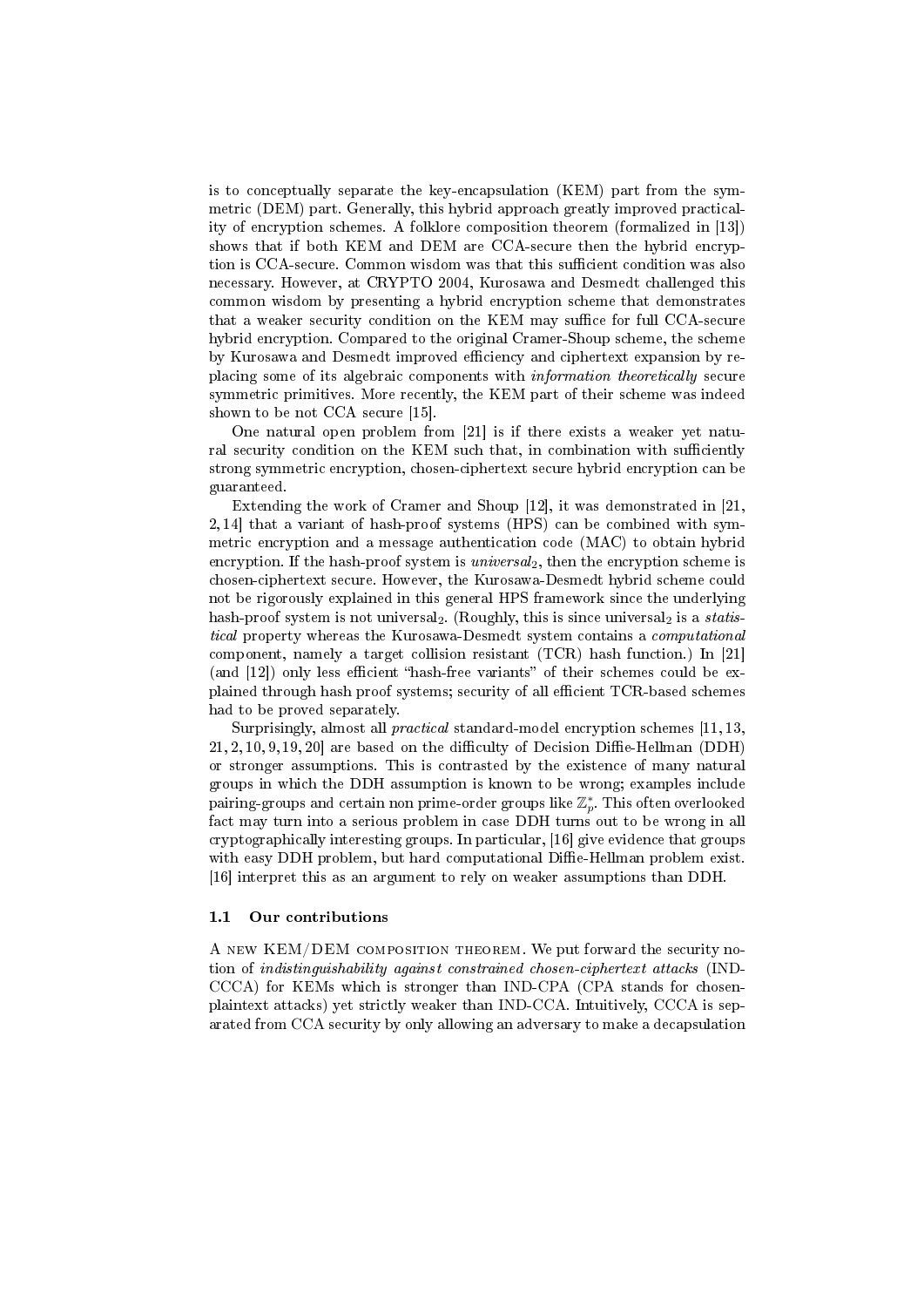query if it has sufficient "implicit knowledge" about the plaintext key to be decapsulated (hence the name "constrained chosen-ciphertext security").<sup>1</sup>

As our main technical contribution we formalize the above notion and prove a composition theorem that shows that any IND-CCCA secure KEM combined with *any* authenticated (symmetric) encryption scheme yields IND-CCA secure hybrid encryption. This gives a positive answer to the open question from [21] mentioned before. Authenticated encryption is a quite general symmetric primitive and examples include "encrypt-then-mac" schemes (based on computationally secure primitives), and also more efficient single-pass schemes (see, e.g.,  $[25]$ ).

Constrained chosen-ciphertext secure KEMs formalize a new design paradigm for efficient hybrid encryption. To guarantee chosen-ciphertext security for hybrid encryption schemes it is sufficient to verify a natural security condition on the key encapsulation part. We assess the constructive appeal of this framework by demonstrating that the original Kurosawa-Desmedt scheme [21], along with its variants [2, 23] and all hash-proof systems based schemes [12, 21], can be thoroughly explained through it. We furthermore present a new IND-CCCA secure KEM from the DDH assumption and show how to build a class of practical KEMs from progressively weaker assumptions than DDH.

Constrained chosen-ciphertext secure KEM from DDH. We propose a new KEM which is IND-CCCA secure under the DDH assumption. Although it relies on different proof techniques (it is not based on hash proof systems), syntactically it is reminiscent to the one by Kurosawa and Desmedt and can in fact be viewed as its dual (in the sense that certain parts from the ciphertext and the symmetric key are swapped in our scheme).

CONSTRAINED CHOSEN-CIPHERTEXT SECURE KEM FROM  $n$ -LINEAR. Building on [8, 18] we introduce a new class of purely algebraic intractability assumptions, the *n*-Linear assumptions, where  $n \geq 1$  is a parameter. They are such that the DDH assumption equals the 1-Linear assumption, the Linear assumption [8] equals the 2-Linear assumption, and the  $n$ -Linear assumptions become strictly weaker as the parameter n grows. More precisely, 1-Linear = DDH, and n-Linear implies  $n + 1$ -Linear, but (in the generic group model [29])  $n + 1$ -Linear is still hard relative to an *n*-Linear oracle. In fact, for  $n \geq 2$  the *n*-Linear assumption does not seem to be invalid in any obvious sense even in the groups from [16], in which the DDH problem is easy, and the computational Diffie-Hellman problem is supposedly hard. We generalize the KD scheme and its dual to a class of parametrized KEMs and prove their IND-CCCA security assuming n-Linear. These appear to be the first practical encryption schemes in the literature from a purely algebraic assumption which is strictly weaker than DDH.

Computational Hash-Proof Systems. We propose a purely computational variant of hash-proof systems. Generalizing [12, 21], we prove that computa-

 $1$  This is reminiscent to the notion of "plaintext awareness" for public-key encryption [5] where it is infeasible for an adversary to come up with a valid ciphertext without being aware of the corresponding plaintext. Our definition is weaker in the sense that it only requires the adversary to have implicit knowledge on the plaintext.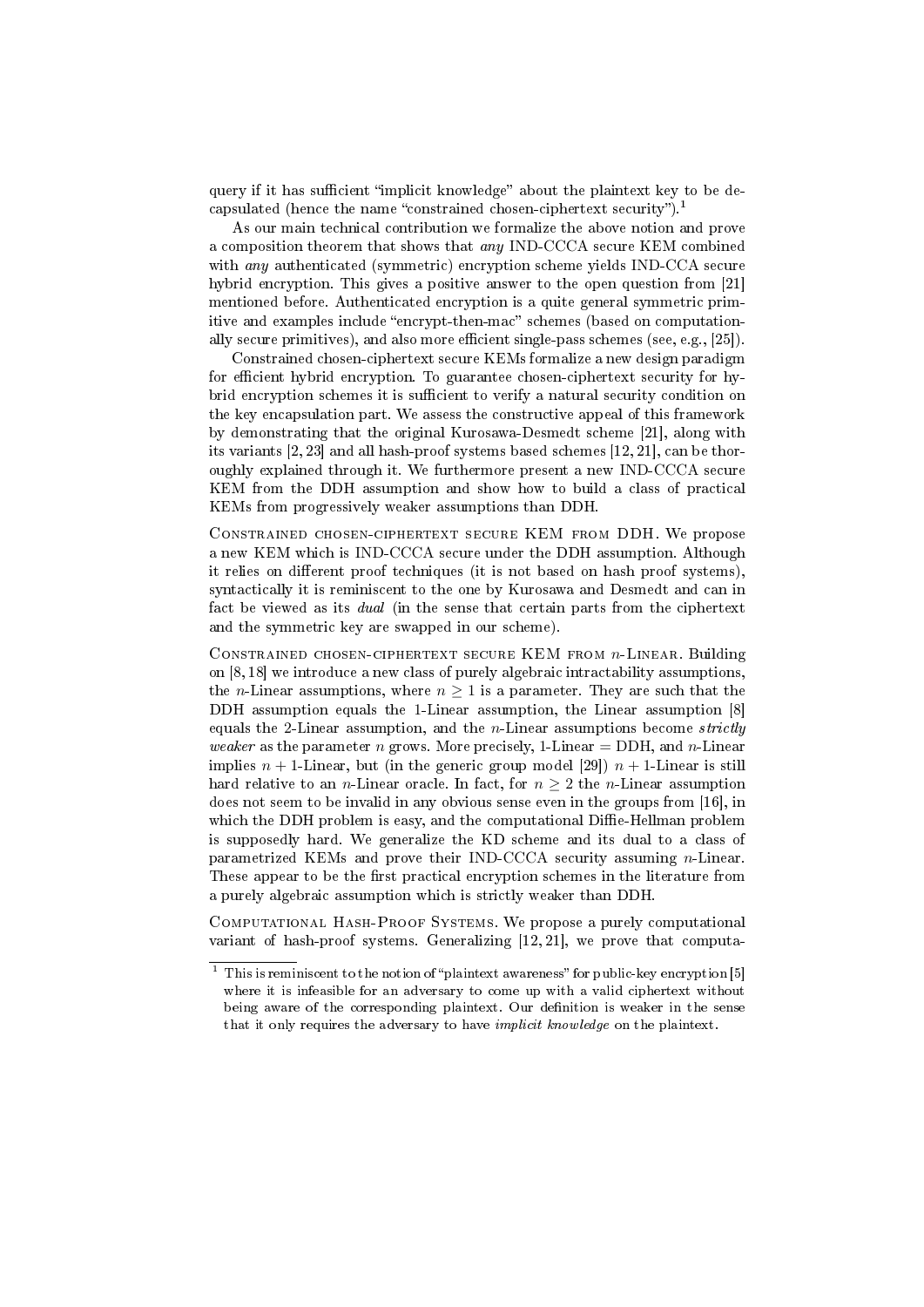tional hash-proof systems directly imply IND-CCCA secure KEMs. Hence, in combination with authenticated encryption, they yield efficient IND-CCA secure hybrid encryption. The Kurosawa-Desmedt scheme fits this framework, i.e. the underlying HPS is computational. This gives the first full explanation of the Kurosawa-Desmedt scheme in terms of HPS. As a generalization we provide computational hash-proof systems from the n-Linear assumptions hence explaining IND-CCCA security of our class of KEMs from the n-Linear assumptions.

#### 1.2 Discussion and related work

In [1] (which is the full version of [2]), Abe et al. address the question from [21] about the existence of a natural weaker security condition for KEMs. They propose the notion of  $\mathit{LCCA}$  secure KEMs with respect to the predicate  $\mathcal{P}^{\rm mac}$  and prove it sufficient to obtain, in combination with a MAC, IND-CCA secure tag-KEMs (and hence IND-CCA secure hybrid encryption). Though syntactically similar to ours, their notion mingles security of the KEM with the MAC part of the symmetric encryption scheme. The conceptual difference in our notion is that we give a general security definition for KEMs that is *completely independent* of any particular symmetric primitive. We think that this is more natural and more closely follows the spirit of the KEM/DEM approach [13], where (for good reason) KEM and DEM are viewed as independent components.

Independent from this work Shacham [28] also proposes a family of hybrid encryption schemes from the  $n$ -Linear assumptions. His schemes can be viewed as a (slightly less efficient) Cramer-Shoup variant of our schemes from Section 4.2.

The 2-Linear assumption was introduced by Boneh, Boyen, and Shacham [8] and was later used in gap-groups to build an IND-CCA secure KEM [19]. For  $n > 2$ , Kiltz [18] introduced the class of gap n-Linear assumptions and (generalizing [19]) built a class of IND-CCA secure KEMs from it. Compared to  $n$ -Linear, in the latter gap-assumptions an adversary gets access to a DDH oracle which makes (for example) the gap 2-Linear assumption incomparable to DDH. In contrast, our motivation is to build schemes from an assumption weaker than DDH.

# 2 Hybrid encryption from constrained CCA secure KEMs

#### 2.1 Key Encapsulation Mechanisms

A key-encapsulation mechanism  $KEM = (KEM.Kg, KEM.Enc, KEM.Dec)$  with key-space  $\mathcal{K}(k)$  consists of three polynomial-time algorithms (PTAs). Via  $(pk, sk)$  $\stackrel{\hspace{0.1em}\mathsf{\scriptscriptstyle\$}}{\leftarrow}$  KEM.Kg(1 $^k$ ) the randomized key-generation algorithm produces public/secret keys for security parameter  $k \in \mathbb{N}$ ; via  $(K, C) \stackrel{\hspace{0.1em}\mathsf{\scriptscriptstyle\$}}{\leftarrow}$  KEM.Enc $(pk)$  the randomized encapsulation algorithm creates an uniformly distributed symmetric key  $K \in$  $\mathcal{K}(k)$  together with a ciphertext C; via  $K \leftarrow \text{KEM.Dec}(sk, C)$  the possessor of secret key sk decrypts ciphertext  $C$  to get back a key  $K$  which is an element in K or a special rejection symbol  $\perp$ . For consistency, we require that for all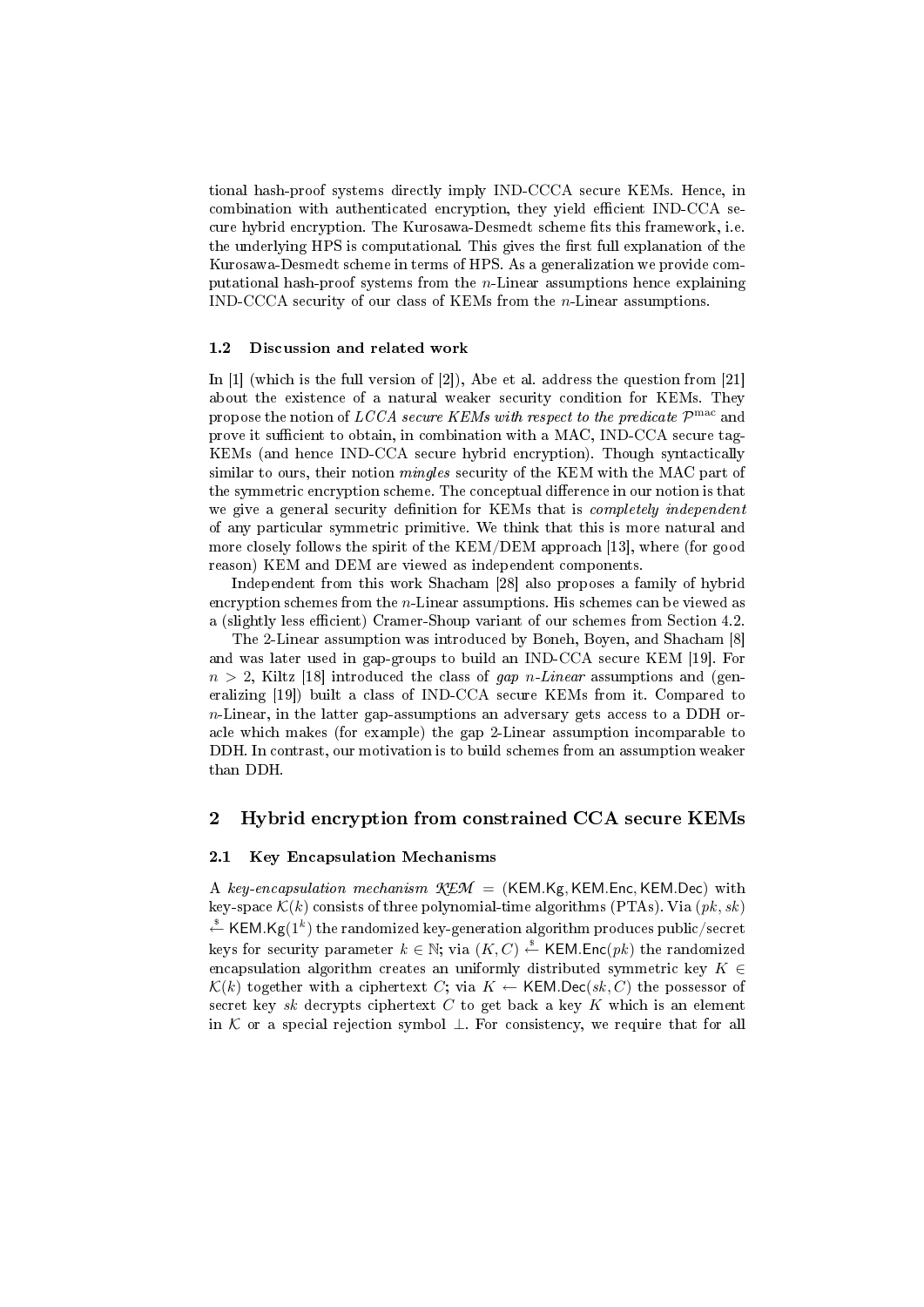$k \in \mathbb{N}$ , and all  $(K, C) \stackrel{\hspace{0.1em}\mathsf{\scriptscriptstyle\$}}{\leftarrow}$  KEM.Enc $(pk)$  we have Pr [KEM.Dec $(sk, C) = K$ ] = 1, where the probability is taken over the choice of  $(pk, sk) \stackrel{\$}{\leftarrow} \textsf{KEM.Kg}(1^k)$ , and the coins of all the algorithms in the expression above. Here we only consider only KEMs that produce perfectly uniformly distributed keys (i.e., we require that for all public keys  $pk$  that can be output by KEM.Kg, the first component of KEM.Enc( $pk$ ) has uniform distribution).<sup>2</sup>

Constrained Chosen-Ciphertext Security. The common requirement for a KEM is indistinguishability against chosen-ciphertext attacks (IND-CCA) [13] where an adversary is allowed to adaptively query a decapsulation oracle with ciphertexts to obtain the corresponding session key. We relax this notion to indistinguishability against constrained chosen-ciphertext attacks (IND-CCCA). Intuitively, we only allow the adversary to make a decapsulation query if it already has some "a priori knowledge" about the decapsulated key. This partial knowledge about the key is modeled implicitly by letting the adversary additionally provide an efficiently computable Boolean predicate pred :  $K \rightarrow \{0, 1\}$ . If pred(K) = 1 then the decapsulated key K is returned, and  $\perp$  otherwise. The amount of uncertainty the adversary has about the session key (denoted as plaintext uncertainty uncert<sub>A</sub>) is measured by the fraction of keys the predicate evaluates to 1. We require this fraction to be negligible for every query, i.e. the adversary has to have a high a priori knowledge about the decapsulated key when making a decapsulation query. More formally, for an adversary  $A$  we define the advantage function

$$
\mathbf{Adv}_{\mathcal{REM},\mathcal{A}}^{\text{ccca}}(k) = \left| \Pr[\mathbf{Exp}_{\mathcal{REM},\mathcal{A}}^{\text{ccca-1}}(k) = 1] - \Pr[\mathbf{Exp}_{\mathcal{REM},\mathcal{A}}^{\text{ccca-0}}(k) = 1] \right|
$$

where, for  $b \in \{0,1\}$ ,  $\mathbf{Exp}_{\mathcal{R}\mathcal{EM},\mathcal{A}}^{\text{ccca-b}}$  is defined by the following experiment.

 ${\bf Experiment ~Exp}^{\rm ccca-b}_{\cal XEM, A}(k)$  $(pk, sk) \stackrel{\$}{\leftarrow}$  KEM.Kg $(1^k)$  $K_0^* \stackrel{\$}{\leftarrow} \mathcal{K}(k)$  ;  $(K_1^*, C^*) \stackrel{\$}{\leftarrow}$  KEM.Enc $(pk)$  $b' \overset{\$}{\leftarrow} \mathcal{A}^{\text{DEC}(\cdot,\cdot)}(pk,K_b^*,C^*)$ Return  $b'$  $\mathrm{Dec}(\mathrm{pred}_i, C_i)$  $K \leftarrow \mathsf{KEM}.\mathsf{Dec}(sk, C_i)$ If  $K = \perp$  or  $\text{pred}_i(K) = 0$  then  $\perp$ Else return  $K \in \mathcal{K}$ 

with the restriction that A is only allowed to query  $\mathrm{Dec}(\mathrm{pred}_i, C_i)$  on predicates pred<sub>i</sub> that are provided as PTA<sup>3</sup> and on ciphertexts  $C_i$  different from the challenge ciphertext  $C^*$ .

For an adversary  $A$ , let  $t_A$  denote the number of computational steps  $A$ runs (that includes the maximal time to *evaluate* each pred<sub>i</sub> once), and let  $Q_A$ be the number of decapsulation queries  $A$  makes to its decapsulation oracle.

<sup>2</sup> This requirement is met by all popular KEMs and makes our reduction in Theorem 1 tighter. However, we can show Theorem 1 also without this assumption, and derive that the keys are computationally close to uniform from our upcoming KEM security assumption. This comes at the price of a less tight security reduction in Theorem 1.

<sup>&</sup>lt;sup>3</sup> Technically, we charge the time required to evaluate each pred<sub>i</sub> to  $\mathcal{A}$ 's runtime and require that  $A$  be polynomial-time.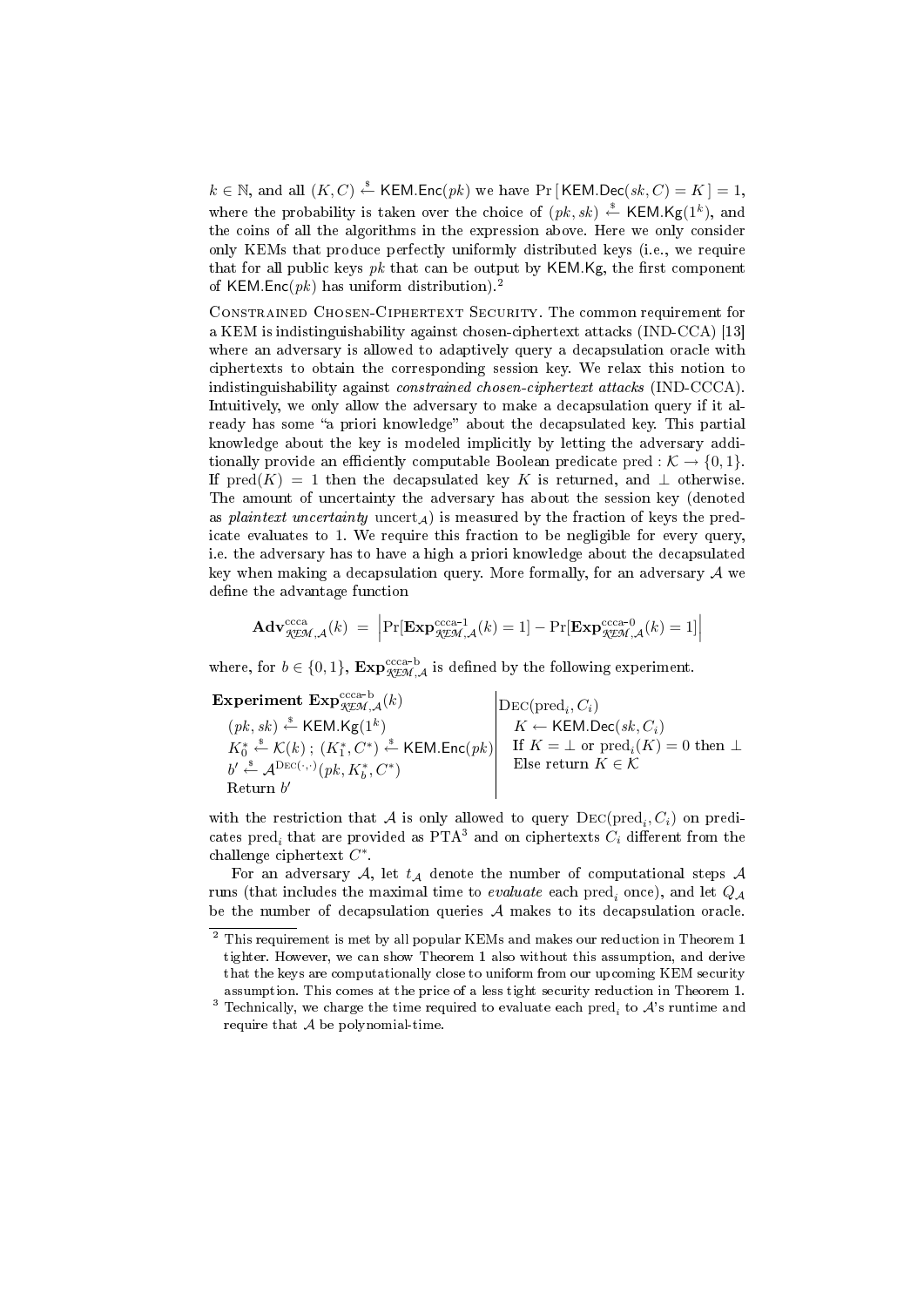For simplicity and without losing on generality, we consider only adversaries for which  $t_A$  and  $Q_A$  are independent of the environment that A runs in. To adversary  $A$  in the above experiment we also associate  $A$ 's (implicit) plaintext uncertainty uncert<sub> $A(k)$ </sub> when making decapsulation queries, measured by

uncert<sub>A</sub>(k) = 
$$
\frac{1}{Q} \sum_{1 \le i \le Q} \Pr_{K \in \mathcal{K}}[\text{pred}_i(K) = 1]
$$
,

where  $\text{pred}_i : \mathbb{G} \to \{0,1\}$  is the predicate A submits in the *i*th decapsulation query. Let, for integers  $k, t, Q$  and  $0 \leq \mu \leq 1$ ,

$$
\mathbf{Adv}_{\mathfrak{HEM},t,Q,\mu}^{\text{ccca}}(k) = \max_{\mathcal{A}} \mathbf{Adv}_{\mathfrak{HEM},\mathcal{A}}^{\text{ccca}}(k),
$$

where the maximum is over all A with  $t_A \leq t$ ,  $Q_A \leq Q$ , and uncert<sub>A</sub>(k)  $\leq \mu$ .

A key encapsulation mechanism *KEM* is said to be indistinguishable against constrained chosen ciphertext attacks (IND-CCCA) if for all PTA adversaries A with negligible  $\mathrm{uncert}_{\mathcal{A}}(k)$  (in any environment), the advantage  $\mathbf{Adv}_{\mathcal{R}\mathcal{EM},\mathcal{A}}^{\mathrm{ccca}}(k)$ is a negligible function in  $k$ .

It is worth pointing out that by making different restrictions on uncert $(k)$ our notion of CCCA security leads to an interesting continuum between CPA and CCA security. With the restriction uncert $(k) = 0$  then CCCA = CPA; with the trivial restriction uncert(k)  $\leq 1$  (which makes is possible to always use the constant predicate pred $(\cdot) := 1$ ) then CCCA = CCA. Here, we require a negligible uncert(k), which syntactically makes IND-CCCA more similar to IND-CPA than to IND-CCA security. Yet, since it in principle allows decryption queries, IND-CCCA is substantially stronger than IND-CPA, and  $-$  as we will show  $\equiv$  is a good base for hybrid IND-CCA security.

### 2.2 Authenticated Encryption

An authenticated symmetric encryption (AE) scheme *AE* = (AE.Enc,AE.Dec) is specified by its encryption algorithm AE.Enc (encrypting  $M \in MsgSp(k)$  with keys  $K \in \mathcal{K}(k)$  and decryption algorithm AE.Dec (returning  $M \in MsgSp(k)$  or ⊥). Here we restrict ourselves to deterministic PTAs AE.Enc and AE.Dec. The AE scheme needs to provide privacy (indistinguishability against one-time attacks) and authenticity (ciphertext authenticity against one-time attacks). This is simultaneously captured (similar to the more-time attack case [26]) by defining the ae-ot-advantage of an adversary  $\mathcal{B}_{ae}$  as  $\mathbf{Adv}_{\mathcal{H}\mathcal{B},\mathcal{B}_{ae}}^{ae\text{-ot}}(k)$ 

$$
2\left|\Pr[K \stackrel{\$}{\leftarrow} \mathcal{K}(k); b \stackrel{\$}{\leftarrow} \{0,1\}; b' \stackrel{\$}{\leftarrow} \mathcal{B}_{ae}^{\text{LoR}_b(\cdot,\cdot),\text{DoR}_b(\cdot)}(1^k) : b = b'] - 1\right|.
$$

Here,  $\text{LoR}_b(M_0, M_1)$  returns  $\psi \leftarrow \mathsf{AE}.\mathsf{Enc}(K, M_b)$ , and  $\mathcal{B}_{ae}$  is allowed only one query to this left-or-right encryption oracle (one-time attack), with a pair of equal-length messages. Furthermore, the decrypt-or-reject oracle  $DOR<sub>1</sub>(\psi)$  returns  $M \leftarrow \mathsf{AE}.\mathsf{Dec}(K,\psi)$  and  $\mathrm{DoR}_0(\psi)$  always returns  $\bot$  (reject),  $\mathcal{B}_{ae}$  is allowed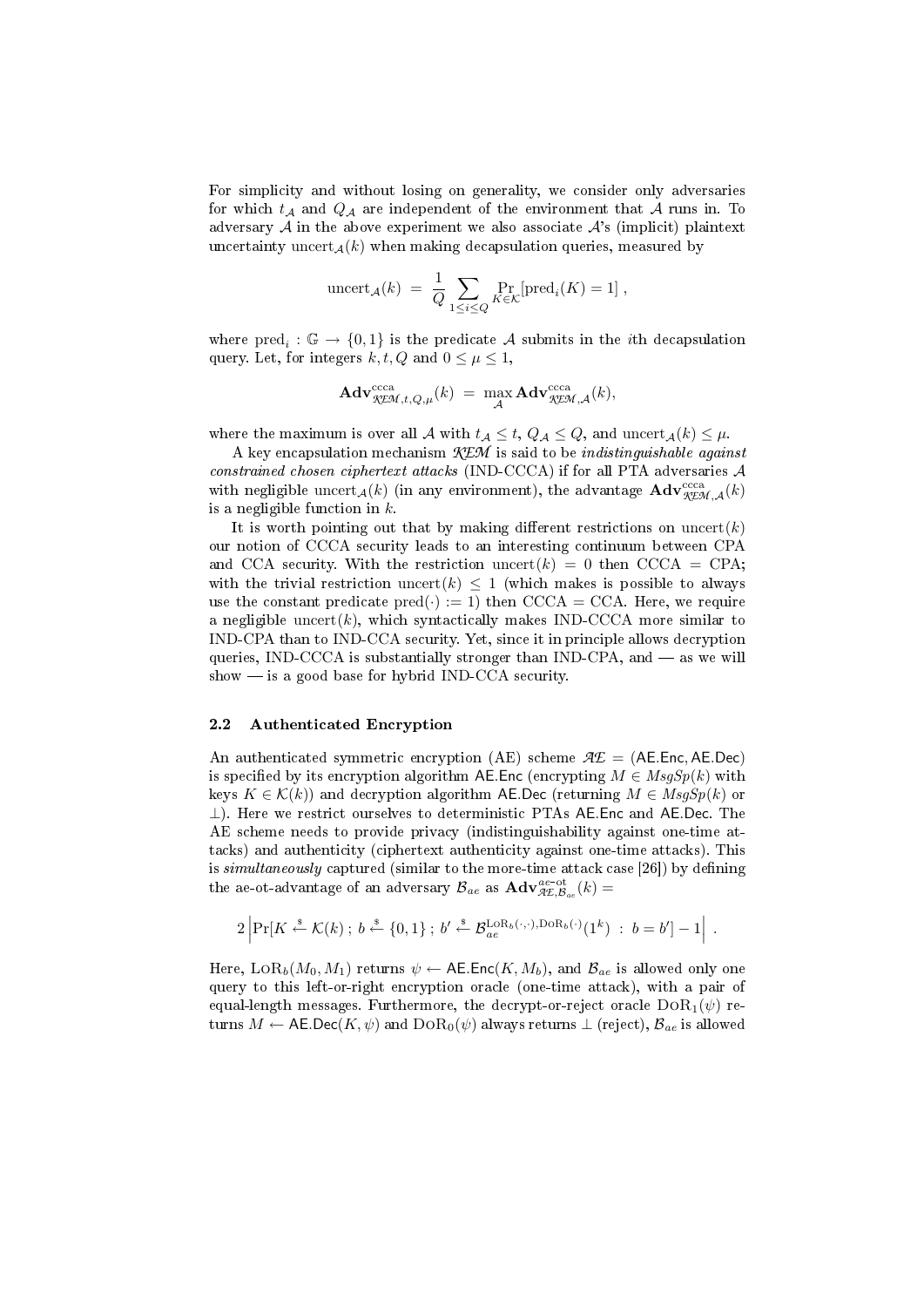only one query to this decrypt-or-reject oracle which must be different from the output of the left-or-right oracle.

We say that *AE* is a one-time secure authenticated encryption scheme (AE-OT secure) if the advantage function  $\mathbf{Adv}_{\mathcal{A}\mathcal{E},\mathcal{B}_{ae}}^{ae-ot}(k)$  is negligible for all PTA  $\mathcal{B}_{ae}$ . Again, for integers  $k, t$ ,  $\mathbf{Adv}_{\mathcal{A}\mathcal{E},t}^{ae-ot}(k) = \max_{\mathcal{B}_{ae}} \mathbf{Adv}_{\mathcal{A}\mathcal{E},\mathcal{B}_{ae}}^{ae-ot}(k)$ , where the maximum is over all  $\mathcal{B}_{ae}$  that fulfill  $t_{\mathcal{B}_{ae}} \leq t$ .

### 2.3 Hybrid Encryption

Let *KEM* = (KEM.Kg, KEM.Enc, KEM.Dec) be a KEM and let  $AE = (AEEnc,$ AE.Dec) be an authenticated encryption scheme. We assume that the two schemes are compatible in the sense that for all security parameters  $k$ , we have that the KEM's and the AE's key-space are equal. Then we can consider a hybrid public key encryption scheme (whose syntax and security definition is standard and can be looked up in the full version) that encrypts arbitrary messages  $M \in MsgSp$ . The construction of  $PKE = (PKE.kg, PKEEnc, PKEDec)$  is as follows.

| $PKE.kg(1^k)$                                       | PKE.Enc(pk, M)                                    | $PKE\cdot \text{Dec}(sk, C_{pke} = (C, \psi))$   |
|-----------------------------------------------------|---------------------------------------------------|--------------------------------------------------|
| $(pk, sk) \stackrel{\$}{\leftarrow}$ KEM.Kg $(1^k)$ | $(K, C) \stackrel{\$}{\leftarrow}$ KEM.Enc $(pk)$ | $K \leftarrow$ KEM.Dec(sk, C)                    |
| Return $(pk, sk)$                                   | $\psi \leftarrow \mathsf{AE}.\mathsf{Enc}(K,M)$   | $M \leftarrow \mathsf{AE}.\mathsf{Dec}(K, \psi)$ |
|                                                     | Return $C_{pke} = (C, \psi)$                      | Return M or $\perp$                              |

Here PKE.Dec returns ⊥ if either KEM.Dec or AE.Dec returns ⊥.

Theorem 1. Assume *KEM* is secure in the sense of IND-CCCA and *AE* is secure in the sense of AE-OT. Then *PKE* is secure in the sense of IND-CCA. In particular,

$$
\mathbf{Adv}_{\mathcal{P}\mathcal{X}\mathcal{E},t,Q}^{\text{cca}}(k) \leq \mathbf{Adv}_{\mathcal{X}\mathcal{E}\mathcal{M},t,Q,Q\cdot \mathbf{Adv}_{\mathcal{X}\mathcal{E},t}^{ae\text{-ot}}(k)}(k) + (Q+1)\mathbf{Adv}_{\mathcal{X}\mathcal{E},t}^{ae\text{-ot}}(k) + \frac{Q}{|\mathcal{K}|}.
$$

*Proof.* Let  $A$  be an adversary on the IND-CCA security of the hybrid scheme. We will consider a sequence of games, Game 1, Game  $2, \ldots$ , each game involving A. Let  $X_i$  be the event that in Game i, it holds that  $b = b'$ , i.e., that the adversary succeeds. We will make use of the following simple "Difference Lemma" [13].

**Lemma 1.** Let  $X_1, X_2, B$  be events, and suppose that  $X_1 \land \neg B \Leftrightarrow X_2 \land \neg B$ . Then  $|\Pr[X_1] - \Pr[X_2]| \leq \Pr[B]$ .

Game 1. The original PKE IND-CCA game, i.e. we have

$$
|\Pr[X_1] - 1/2| = \mathbf{Adv}_{\mathcal{PKE},\mathcal{A}}^{\text{cca}}(k) .
$$

**Game 2.** Let  $C_{pke}^* = (C^*, \psi^*)$  be the challenge ciphertext in the PKE IND-CCA game. In this game the decryption oracle in the first phase rejects all ciphertexts of the form  $C_{pke} = (C^*, *)$ . The view of adversary A is identical in Games 1 and 2 until a decryption query  $(C^*, *)$  is made in the first phase of the IND-CCA experiment (so *before*  $\mathcal A$  gets to see  $C^*$ ).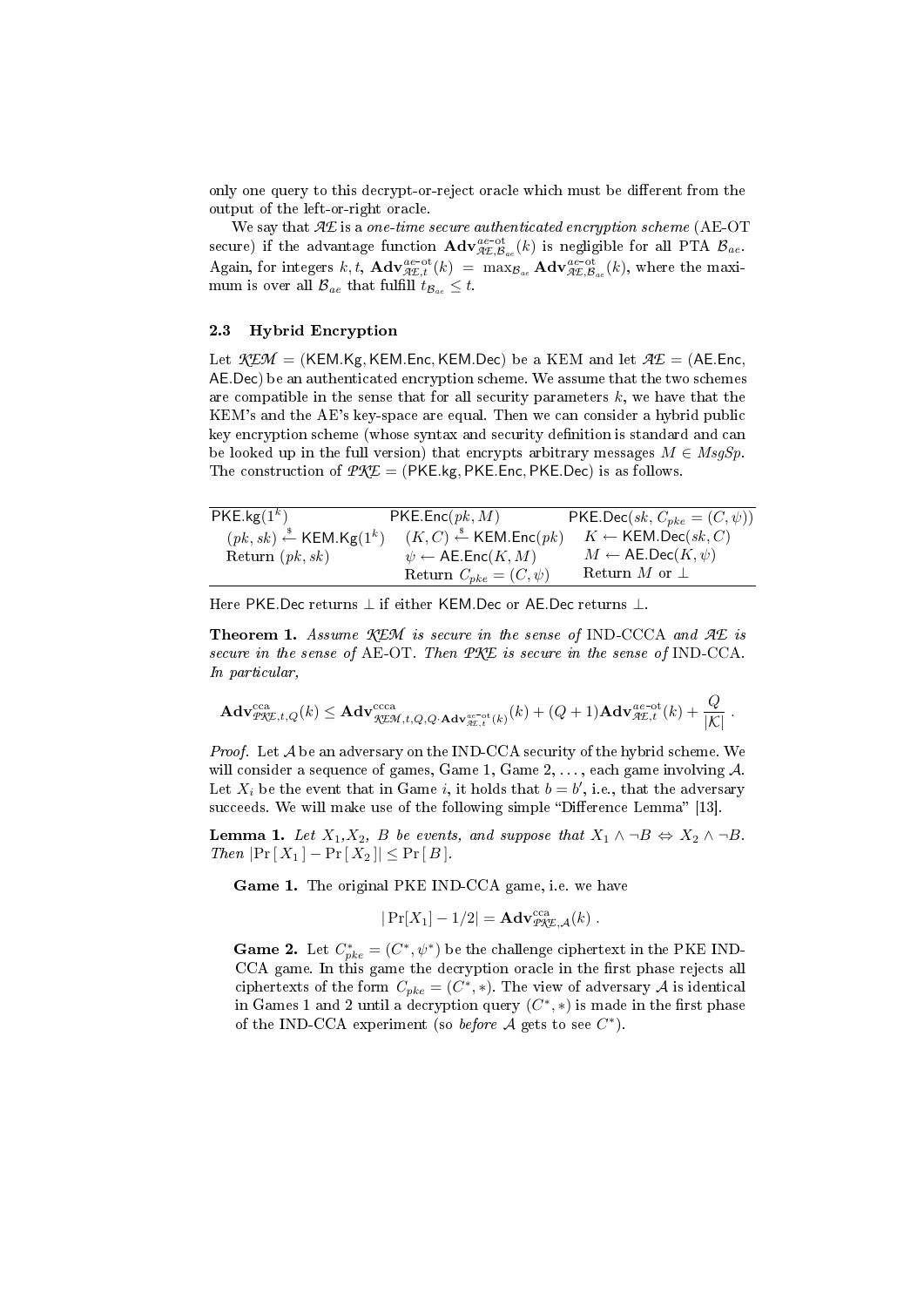Since the key  $K$  encapsulated in  $C^*$  is uniformly distributed and independent of  $A$ 's view in the first phase, we have

$$
|\Pr[X_2] - \Pr[X_1]| \leq \frac{Q}{|\mathcal{K}|}.
$$

Note that each ciphertext uniquely determines a key.

**Game 3.** Replace the symmetric key  $K^*$  used to create the PKE challenge ciphertext with a random key  $K^*$ , uniformly independently chosen from  $K$ . The proof of the following lemma is postponed until later.

 $\textbf{Lemma 2.}\ \ }|\Pr[X_3]-\Pr[X_2]|\leq \textbf{Adv}_{\mathfrak{XXX},t,Q,Q\cdot \textbf{Adv}_{\mathfrak{KL},t}^{ac\texttt{-ot}}(k)}^{ccc}(k).$ 

**Game 4.** Reject all ciphertexts  $C_{pke}$  of the form  $(C^*, *)$ . Since  $\psi^*$  was generated using a random key  $K^* \in \mathcal{K}$  that only leaks to A through  $\psi^*$ , authenticity of *AE* implies

$$
|\Pr[X_4]-\Pr[X_3]|\leq Q_{\mathcal{A}}\cdot\mathbf{Adv}_{\mathcal{A}\mathcal{E},\mathcal{B}_{ae}}^{ae\text{-}\mathrm{ot}}(k)
$$

for a suitable adversary  $\mathcal{B}_{ae}$  that simulates Game 3, using the LOR<sub>b</sub> with two identical messages to obtain the AE part of the challenge ciphertext.  $B_{ae}$  simply uniformly picks one AE part of a decryption query of the form  $(C^*, \psi)$  to submit to the decrypt-or-reject oracle  $\text{DoR}_1(\cdot)$ .

Finally, Game 4 models one-time security of the AE scheme, and we have

$$
|\Pr[X_4] - 1/2| \leq \mathbf{Adv}_{\mathcal{A}\mathcal{L},t}^{ae\text{-ot}}(k) .
$$

Collecting the probabilities proves the theorem. It leaves to prove Lemma 2.

*Proof (Lemma 2).* We show that there exists an adversary  $B_{kem}$  against the IND-CCCA security of *KEM* with  $t_{\mathcal{B}_{kem}} = t_{\mathcal{A}}, Q_{\mathcal{B}_{kem}} = Q_{\mathcal{A}},$  and an adversary  $B_{ae}$  against  $AE$  with  $t_{B_{ae}} = t_A$ , such that

uncert
$$
\mathcal{B}_{kem}(k) \leq Q_{\mathcal{A}} \cdot \mathbf{Adv}_{\mathcal{A}\mathcal{E}, \mathcal{B}_{ae}}^{ae\text{-ot}}(k)
$$
 (1)

$$
\Pr[X_2] = \Pr[\mathbf{Exp}_{\mathcal{R}\mathcal{LM}, \mathcal{B}_{\mathcal{km}}}^{\text{ccca-1}}(k) = 1] \tag{2}
$$

$$
\Pr[X_3] = \Pr[\mathbf{Exp}_{\mathcal{R}\subseteq\mathcal{M},\mathcal{B}_{\text{kem}}}(k) = 1]. \tag{3}
$$

The adversary  $\mathcal{B}_{kem}$  against the CCCA security of  $\mathcal{KEM}$  is defined as follows.  $\mathcal{B}_{kem}$  inputs  $(\mathit{pk}, K_b^*, C^*)$  for an unknown bit  $b.$  First,  $\mathcal{B}_{kem}$  runs  $\mathcal{A}_1$  on input  $pk.$  For the  $i$ th decryption query  $(C_i, \psi_i)$  made by adversary  $\mathcal{A},$  adversary  $\mathcal{B}_{kem}$ defines the function  $\text{pred}_i : \mathcal{K} \to \{0, 1\}$  as

$$
\text{pred}_i(K) := \left\{ \begin{matrix} 0 & : & \text{if } \mathsf{AE}.\mathsf{Dec}(K,\psi_i) \text{ returns } \bot \\ 1 & : & \text{otherwise} \end{matrix} \right.
$$

Note that the symmetric ciphertext  $\psi_i$  is hard-coded into  $\mathrm{pred}_i(\cdot)$  which is clearly efficiently computable.  $\mathcal{B}_{kem}$  queries (pred<sub>i</sub>,  $C_i$ ) to its own oracle  $\text{Dec}(\cdot, \cdot)$  and receives the following answer. If KEM.Dec(sk, C<sub>i</sub>) returns a key  $K_i \in \mathcal{K}$  with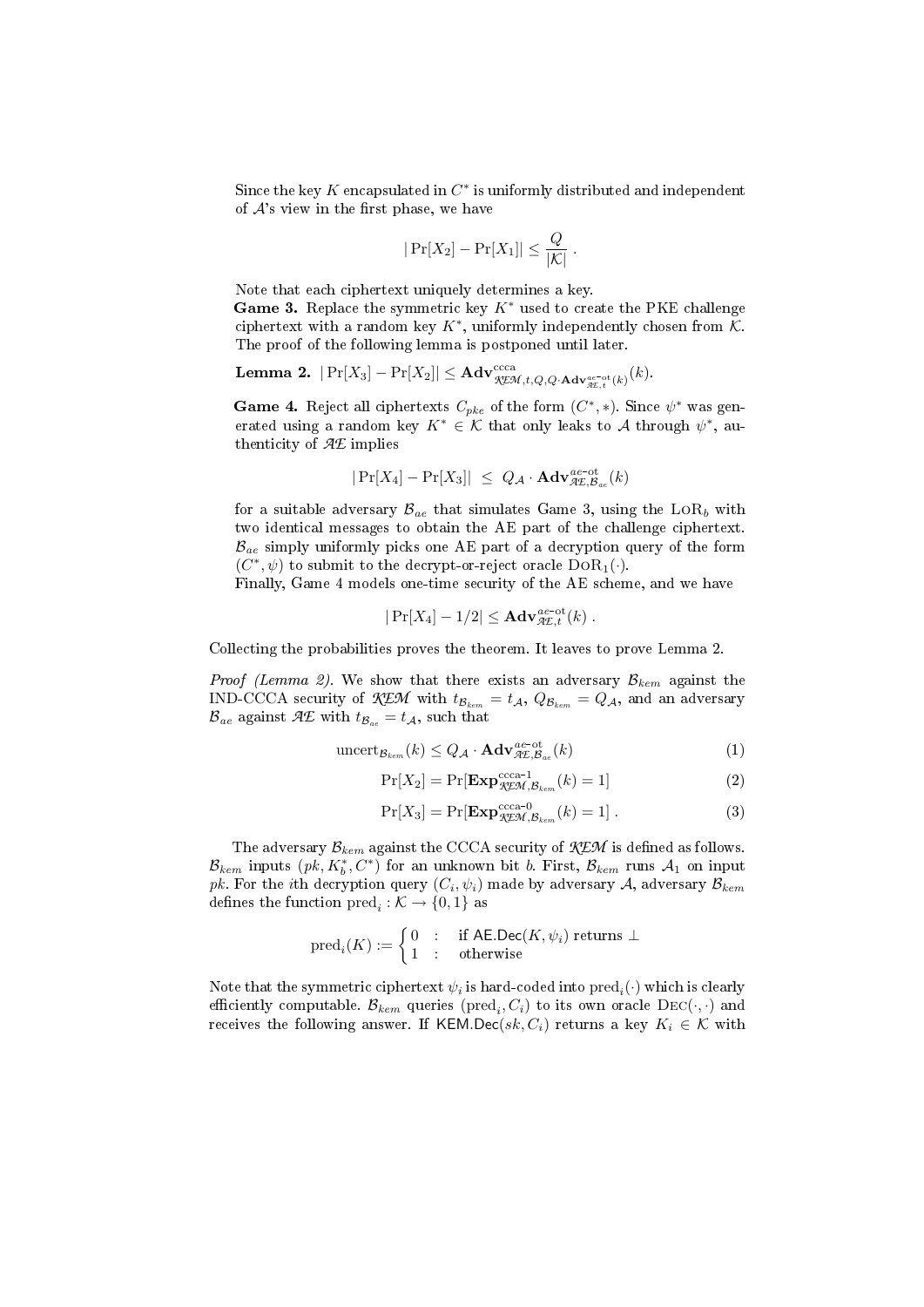$\mathsf{AE}.\mathsf{Dec}(K_i, \psi_i)$  returns  $\bot$  then  $\mathsf{Dec}(\mathsf{pred}_i, C_i)$  returns the key  $K_i$ . Otherwise (if KEM.Dec(sk, C<sub>i</sub>) returns  $\perp$  or if AE.Dec( $K_i, \psi_i$ ) returns  $\perp$ ), DEC(pred<sub>i</sub>, C<sub>i</sub>) returns ⊥. Note that by the syntax of *AE* this perfectly simulates A's decryption queries.

For A's encryption challenge for two messages  $M_0, M_1, B_{kem}$  uses its own input  $(K_b^*, C^*)$  together with a random bit  $\delta$  to create a challenge ciphertext  $C_{pke}^* = (C^*, \psi^* \leftarrow \text{AE}.\text{Enc}(K^*, M_\delta))$  of message  $M_\delta$ . Adversary  $\mathcal{B}_{kem}$  runs  $\mathcal{A}_2(\mathcal{C})$  $(p_{pke}^*, St_1)$  and inputs a guess bit  $\delta'$  for  $\delta$ . Finally,  $\mathcal{B}_{kem}$  concludes its game with outputting  $b' = 1$  if  $\delta = \delta'$  and  $b' = 0$ , otherwise. This completes the description of  $\mathcal{B}_{kem}$ .

Adversary  $\mathcal{B}_{kem}$  always perfectly simulates  $\mathcal{A}$ 's decapsulation queries. In case  $b = 1, \mathcal{B}_{kem}$  uses the real key  $K_1^*$  for  $\mathcal{A}$ 's simulation which implies Equation (2). In case  $b = 0, \mathcal{B}_{kem}$  uses a random key  $K_0^*$  for  $\mathcal{A}$ 's simulation which implies Equation (3). The complexity bounds for  $\mathcal{B}_{kem}$  are clear from the construction, and it is left to show that  $\text{uncert}_{\mathcal{B}_{kem}}(k) \leq Q \cdot \text{Adv}_{\mathcal{A}E, \mathcal{B}_{ae}}^{ae \text{-ot}}(k)$  for a suitable  $\mathcal{B}_{ae}$ .

To this end we build an adversary  $B_{ae}$  against the AE security of  $AE$  as follows.  ${\cal B}_{ae}$  inputs  $1^k$  and, using its own pair of KEM keys  $(\mathit{pk}, \mathit{sk}) \overset{\hspace{0.1em}\mathsf{\scriptscriptstyle\$}}{\leftarrow}$  KEM.Kg $(1^k),$ emulates the same simulation for A as  $B_{kem}$  did above (using sk to answer its own DEC(., ) queries). It additionally picks a random index  $j^* \in \{1, ..., Q\}$ . On A's  $j^*$  decryption query  $(C_{j^*}, \psi_{j^*}),$   ${\mathcal B}_{ae}$  submits  $\psi_{j^*}$  to its own decryption-or-reject oracle DOR<sub>b</sub>(·), and outputs  $b' = 0$  iff DOR<sub>b</sub>(·) rejects with  $\bot$ .

Now  $\mathcal{B}_{ae}$  will always output  $b' = 0$  if  $b = 0$  by definition of DoR<sub>0</sub>. In case  $b = 1$ ,  $\mathcal{B}_{ae}$  will output  $b' = 1$  iff the ciphertext  $\psi_{j^*}$  is valid in the sense  $\mathsf{AE}.\mathsf{Dec}(K', \psi_{j^*}) \neq \bot$  for an independent, uniformly (by the AE experiment) chosen key K'. So adversary  $B_{ae}$ 's advantage is as follows.

$$
\mathbf{Adv}_{\mathcal{A}\mathcal{E},\mathcal{B}_{ae}}^{ae\text{-ot}}(k) = \Pr[K' \stackrel{\$}{\leftarrow} \mathcal{K} : \mathsf{AE}.\mathsf{Dec}(K',\psi_{j^*}) \neq \bot]
$$

The above equals  $\Pr[K' \stackrel{\hspace{0.1em}\mathsf{\scriptscriptstyle\$}}{\leftarrow} \mathcal{K}: \mathsf{pred}_{j^*}(K') = 1],$  where  $\mathsf{pred}_{j^*}(\cdot) = \mathsf{AE}.\mathsf{Dec}(\cdot,\psi_{j^*})$ is the predicate  $\mathcal{B}_{kem}$  submits to oracle DEC as the j\*th query. For a uniformly chosen  $j^* \in \{1, ..., Q\}$ , the above equals uncert<sub> $\mathcal{B}_{ae}(k)$ </sub>. Consequently,<br>  $\mathbf{Adv}_{\mathcal{A}\mathcal{E},\mathcal{B}_{ae}}^{ae \text{ ot}}(k) \geq \frac{1}{Q} \cdot \text{uncert}_{\mathcal{B}_{ae}}(k)$ .

# 3 Efficient Key Encapsulation from DDH

### 3.1 Building blocks

We describe the building blocks used and assumptions made about them.

GROUP SCHEMES. A group scheme GS [13] specifies a sequence  $(\mathcal{GR}_k)_{k\in\mathbb{N}}$  of group descriptions. For every value of a security parameter  $k \in \mathbb{N}$ ,  $\mathcal{GR}_k$  specifies the four tuple  $\mathcal{GR}_k = (\hat{\mathbb{G}}_k, \mathbb{G}_k, p_k, g_k)$  (for notational convenience we sometimes drop the index k).  $\mathcal{GR}_k = (\hat{\mathbb{G}}, \mathbb{G}, p, g)$  specifies a finite abelian group  $\hat{\mathbb{G}}$ , along with a prime-order subgroup  $\mathbb{G}$ , a generator q of  $\mathbb{G}$ , and the order p of  $\mathbb{G}$ . We denote the identity element of  $\mathbb{G}$  as  $1_{\mathbb{G}} \in \mathbb{G}$ . We assume the existence of an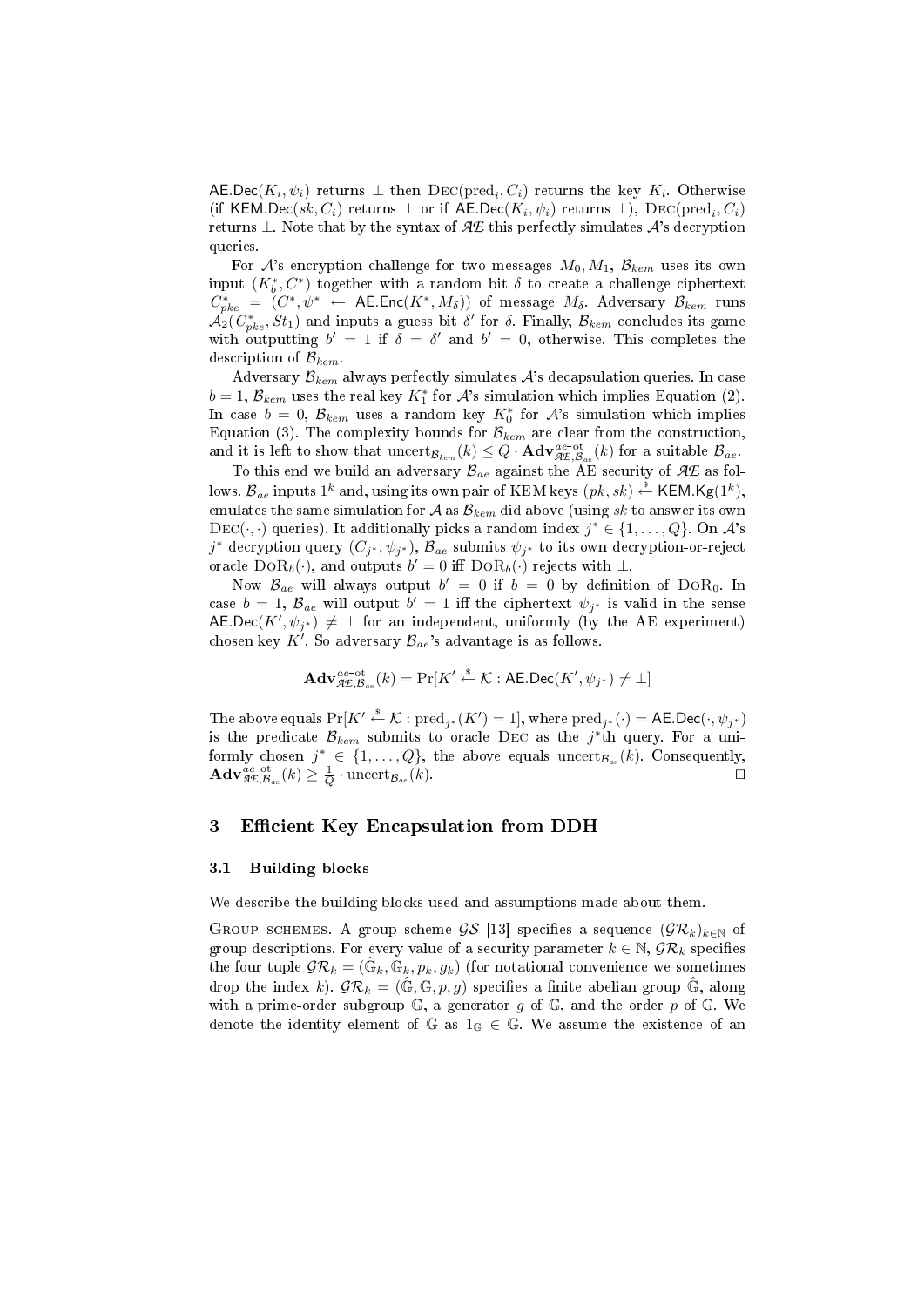efficient sampling algorithm  $x \stackrel{\hspace{0.1em}\mathsf{\scriptscriptstyle\$}}{\leftarrow} \mathbb{G}$  and an efficient membership algorithm that test if a given element  $x \in \mathbb{G}$  is contained in the subgroup  $\mathbb{G}$ .

We further assume the DDH problem is hard in  $\mathcal{GS}$ , captured by defining the ddh-advantage of an adversary  $B_{\text{ddh}}$  as

$$
\mathbf{Adv}_{\mathcal{GS},\mathcal{B}_{\mathrm{ddh}} }^{\mathrm{ddh}}(k) = \left| \Pr[\mathcal{B}_{\mathrm{ddh}}(g,h,g^a,h^a) = 1] - \Pr[\mathcal{B}_{\mathrm{ddh}}(g,h,g^a,K) = 1] \right|,
$$

where  $g, h, K \stackrel{\hspace{0.1em}\mathsf{\scriptscriptstyle\$}}{\leftarrow} \mathbb{G}$  and  $a \leftarrow \mathbb{Z}_p^*$ .

AUTHENTICATED ENCRYPTION. We need an abstract notion of algebraic authenticated encryption where the keyspace consists of G, secure in the sense of OT-AE. In the full version we recall (following the encrypt-then-mac approach [4, 13]) how to build such algebraic AE satisfying all required functionality and security from the following basic primitives:

 $-$  A (computationally secure) one-time symmetric encryption scheme with binary  $k$ -bit keys (such as AES or padding with a PRNG)

 $-$  A (computationally secure) MAC (existentially unforgeable) with  $k$ -bit keys

A (computationally secure) key-derivation function (pseudorandom).

We remark that for our purposes it is also possible to use a more efficient singlepass authenticated encryption scheme (see, e.g., [25]). In both cases the ciphertext expansion (i.e., ciphertext size minus plaintext size) of the AE scheme is only  $k$  (security parameter) bits which is optimal with respect to our security notion.

TARGET COLLISION RESISTANT HASHING.  $TCR = (TCR_k)_{k \in \mathbb{N}}$  is a family of keyed hash functions  ${\sf TCR}_k^s$  :  $\mathbb{G} \to \mathbb{Z}_p$  for each k-bit key s. It is assumed to be target collision resistant (TCR)  $[13]$ , which is captured by defining the tcradvantage of an adversary  $\mathcal{B}_{\text{tcr}}$  as  $\mathbf{Adv}_{\mathsf{TCR},\mathcal{B}_{\text{tcr}}}^{\text{tcr}}(k) =$ 

$$
\Pr[\mathsf{TCR}^s(c^*) = \mathsf{TCR}^s(c) \land c \neq c^* \; : \; s \stackrel{\text{s}}{\leftarrow} \{0,1\}^k \; : \; c^* \stackrel{\text{s}}{\leftarrow} \mathbb{G} \; : \; c \stackrel{\text{s}}{\leftarrow} \mathcal{B}_{\text{tcr}}(s,c^*)].
$$

Note TCR is a weaker requirement than collision-resistance, so that, in particular, any practical collision-resistant function can be used. Also note that our notion of TCR is related to the stronger notion of universal one-way hashing [22], where in the security experiment of the latter the target value  $c^*$  is chosen by the adversary (but before seeing the hash key s).

Commonly [13, 21] this function is implemented using a dedicated cryptographic hash function like MD5 or SHA, which we assume to be target collision resistant. Since  $|\mathbb{G}| = |\mathbb{Z}_p| = p$  we can alternatively also use a fixed (non-keyed) bijective encoding function  $\mathsf{INJ} : \mathbb{G} \to \mathbb{Z}_p$ . In that case we have a perfectly collision resistant hash function, i.e.  $\text{Adv}_{\text{INJ},\mathcal{B}_{\text{ter}}}(k) = 0$ . In the full version, we show how to build such bijective encodings for a number of concrete group schemes.

### 3.2 The key-encapsulation mechanism

Let GS be a group scheme where  $\mathcal{GR}_k$  specifies  $(\hat{\mathbb{G}}, \mathbb{G}, g, p)$  and let TCR :  $\mathbb{G} \to \mathbb{Z}_p$  be a target collision resistant hash function (for simplicity we assume TCR to be non-keyed). We build a key encapsulation mechanism  $KEM =$ (KEM.kg, KEM.Enc, KEM.Dec) with  $K = \mathbb{G}$  as follows.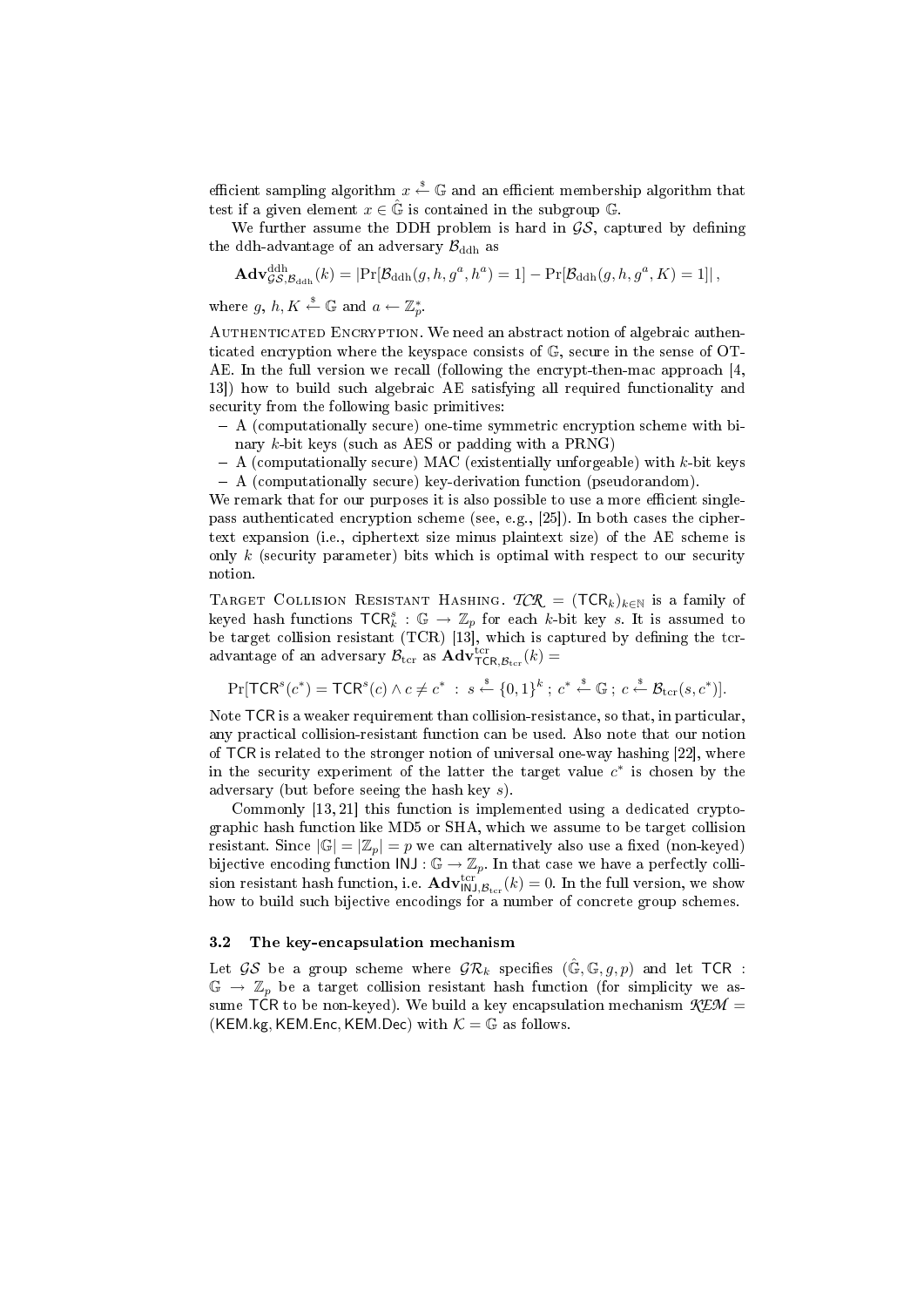| $KEM.Kg(1^k)$                                                                                    | KEMEnc(pk)                                                        | KEM.Dec(sk, C)                               |
|--------------------------------------------------------------------------------------------------|-------------------------------------------------------------------|----------------------------------------------|
| $x, y, \omega \stackrel{\hspace{0.1em}\mathsf{\scriptscriptstyle\$}}{\leftarrow} \mathbb{Z}_p^*$ | $r \stackrel{\$}{\leftarrow} \mathbb{Z}_n^*$ ; $c \leftarrow g^r$ | Parse C as $(c, \pi) \in \hat{\mathbb{G}}^2$ |
| $u \leftarrow q^x$ ; $v \leftarrow q^y$ ; $h \leftarrow q^{\omega}$                              | $t \leftarrow \mathsf{TCR}(c)$ ; $\pi \leftarrow (u^t v)^r$       | if $c \notin \mathbb{G}$ return $\perp$      |
| $pk \leftarrow (u, v, h) \in \mathbb{G}^{3}$                                                     | $C \leftarrow (c, \pi) \in \mathbb{G}^2$                          | $t \leftarrow \mathsf{TCR}(c)$               |
| $sk \leftarrow (x, y, \omega) \in (\mathbb{Z}_p)^3$                                              | $K \leftarrow h^r \in \mathbb{G}$                                 | if $c^{xt+y} \neq \pi$ return $\perp$        |
| Return $(sk, pk)$                                                                                | Return $(C, K)$                                                   | Return $K \leftarrow c^{\omega}$             |

We stress that decryption never explicitly checks if  $\pi \in \mathbb{G}$ ; this check happens implicitly when  $c \in \mathbb{G}$  and  $c^{xt+y} = \pi$  is checked. A correctly generated ciphertext has the form  $C = (c, \pi) \in \mathbb{G} \times \mathbb{G}$ , where  $c = g^r$  and  $\pi = (u^t v)^r = (g^{xt+y})^r =$  $c^{xt+y}$ . Hence decapsulation will not reject and compute the key  $K = c^{\omega} = h^r$ , as in encapsulation.

Encryption takes four standard exponentiations plus one application of TCR, where the generation of  $\pi$  can also be carried out as one single multi-exponentiation [6]. Decryption takes two exponentiations plus one application of TCR, where the two exponentiations can also be viewed as one sequential exponentiation  $[6]$  (which is as efficient as a multi-exponentiation) to simultaneously compute  $c^{xt+y}$  and  $c^{\omega}$ . The proof of the the following theorem is given in the full version.

**Theorem 2.** Let GS be a group scheme where the DDH problem is hard and assume *TCR* is target collision resistant. Then *KEM* is secure in the sense of IND-CCCA. In particular,

$$
\mathbf{Adv}_{\mathfrak{XXX},t,Q,\mathrm{uncert}(k)}^{\mathrm{ccca}}(k) \leq \mathbf{Adv}_{\mathcal{GS},t}^{\mathrm{ddh}}(k) + \mathbf{Adv}_{\mathcal{TCR},t}^{\mathrm{tor}}(k) + \mathrm{uncert}(k) + \frac{Q}{p}.
$$

### 3.3 Comparison with Cramer-Shoup and Kurosawa-Desmedt

The following table summarizes the key-encapsulation part of the Cramer-Shoup encryption scheme [13], the Kurosawa-Desmedt scheme [21], and ours.

| Scheme                                                 |                 | Ciphertext Encapsulated Key |  |
|--------------------------------------------------------|-----------------|-----------------------------|--|
| Cramer-Shoup $g^r, \hat{g}^r, (u^t\overline{v})^r h^r$ |                 |                             |  |
| Kurosawa-Desmedt $g^r, \hat{g}^r$                      |                 | $(u^tv)^r$                  |  |
| Ours                                                   | $q^r, (u^tv)^r$ | $h^r$                       |  |

Here  $\hat{q}$  is another element from the public-key. Compared to the Cramer-Shoup scheme, the Kurosawa-Desmedt scheme leaves out the value  $h^r$  and defines  $(u^tv)^r$ as the session key. Our results shows that it is also possible to leave out the element  $\hat{g}^r$  from the ciphertext and that  $\pi = (u^t v)^r$  is sufficient to authenticate  $c = g<sup>r</sup>$ . Hence, our scheme can be viewed as the *dual* of (the KEM part of) the Kurosawa-Desmedt scheme [21].

From a technical point of view, our scheme mixes Cramer-Shoup like techniques  $[12]$  to obtain a form of "plaintext awareness" for inconsistent ciphertexts with an "algebraic trick" from the Boneh-Boyen identity-based encryption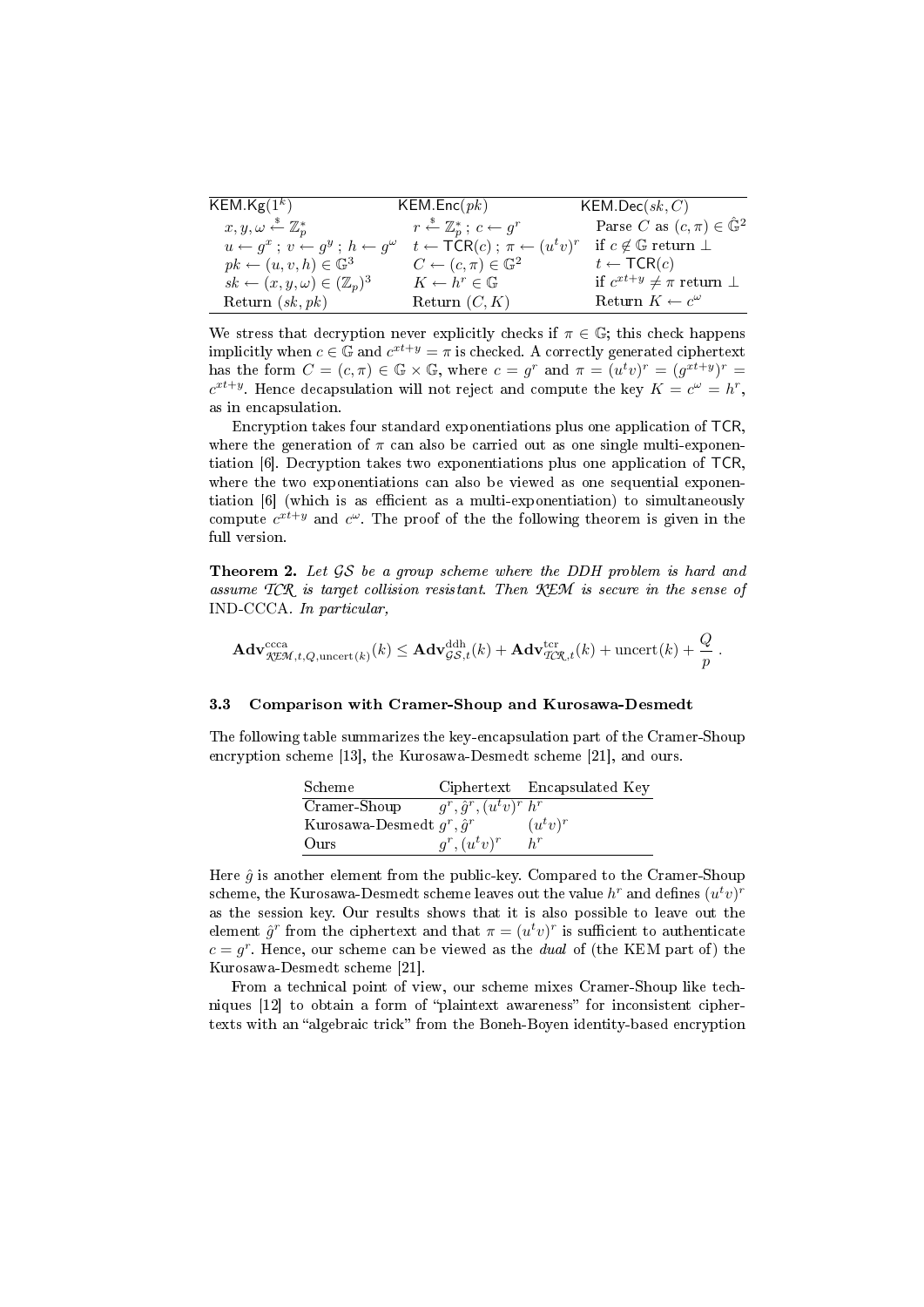scheme [7] to decrypt consistent ciphertexts. Compared to Cramer-Shoup based proofs  $[11, 13, 21, 2]$  the most important technical difference, caused by the mentioned ability to decrypt consistent ciphertexts without knowing the full secret key, is that during our simulation the challenge ciphertexts is never made inconsistent. Intuitively this is the reason why we manage to maintain a consistent simulation using less redundancy in the secret key. This demonstrates that IND-CCCA security can be obtained with constructions that differ from hash proof systems.

On the other hand, the security proofs of all known schemes based on IBE techniques [10, 9, 19, 20, 18] inherently rely on some sort of external consistency check for the ciphertexts. This can be seen as the main reason why security of the IBE-based PKE schemes could only be proved in pairing groups (or relative to a gap-assumption), where the pairing was necessary for helping the proof identifying inconsistent ciphertexts. In our setting, the consistency check is done implicitly, using information-theoretic arguments borrowed from hash proof systems.

#### 3.4 Efficiency

We compare our new DDH-based scheme's efficiency with the one of Kurosawa and Desmedt (in its more efficient "explicit-rejection" variant from  $[23]$ ). Most importantly, the number of exponentiations for encryption and decryption are equal in both schemes. Although our security result is much more general (our KEM can be combined with any authenticated encryption scheme) this is not an exclusive advantage of our scheme. In fact we can derive the same result for the KD scheme from a more general theorem that we will prove in Section 5. (A similar result about combining the Kurosawa-Desmedt scheme with authenticated encryption was already obtained in [3] in the context of statefull encryption.)

However, there is one crucial difference in case one needs a scheme that is provably secure solely on the DDH assumption. Note that security (of the KD scheme and ours) relies on the DDH assumption and the assumption that *TCR* is target collision resistant. So as long as one does not want to sacrifice provable security by implementing the TCR function with a dedicated hash function like SHA-x or MD5 (what potentially renders the whole scheme insecure given the recent progress in attacking certain hash functions), one must either resort to inefficient generic constructions of TCR functions  $[22, 27]$ , or one can use the "hash-free technique" described in  $[13]$ . With this latter technique, one can get rid of the TCR function completely; however, this comes at the cost of additional elements in the public and the secret key, and additional exponentiations during encryption. This overhead is linear in the number of elements that would have been hashed with the TCR. In the Kurosawa-Desmedt scheme, TCR acts on two group elements whereas in our scheme only on one. Hence the hash-free variant of our scheme is more efficient.

More importantly, since in our scheme a TCR is employed which maps one group element to integers modulo the group-order this can also be a bijection. In many concrete groups, e.g., when using the subgroup of quadratic residues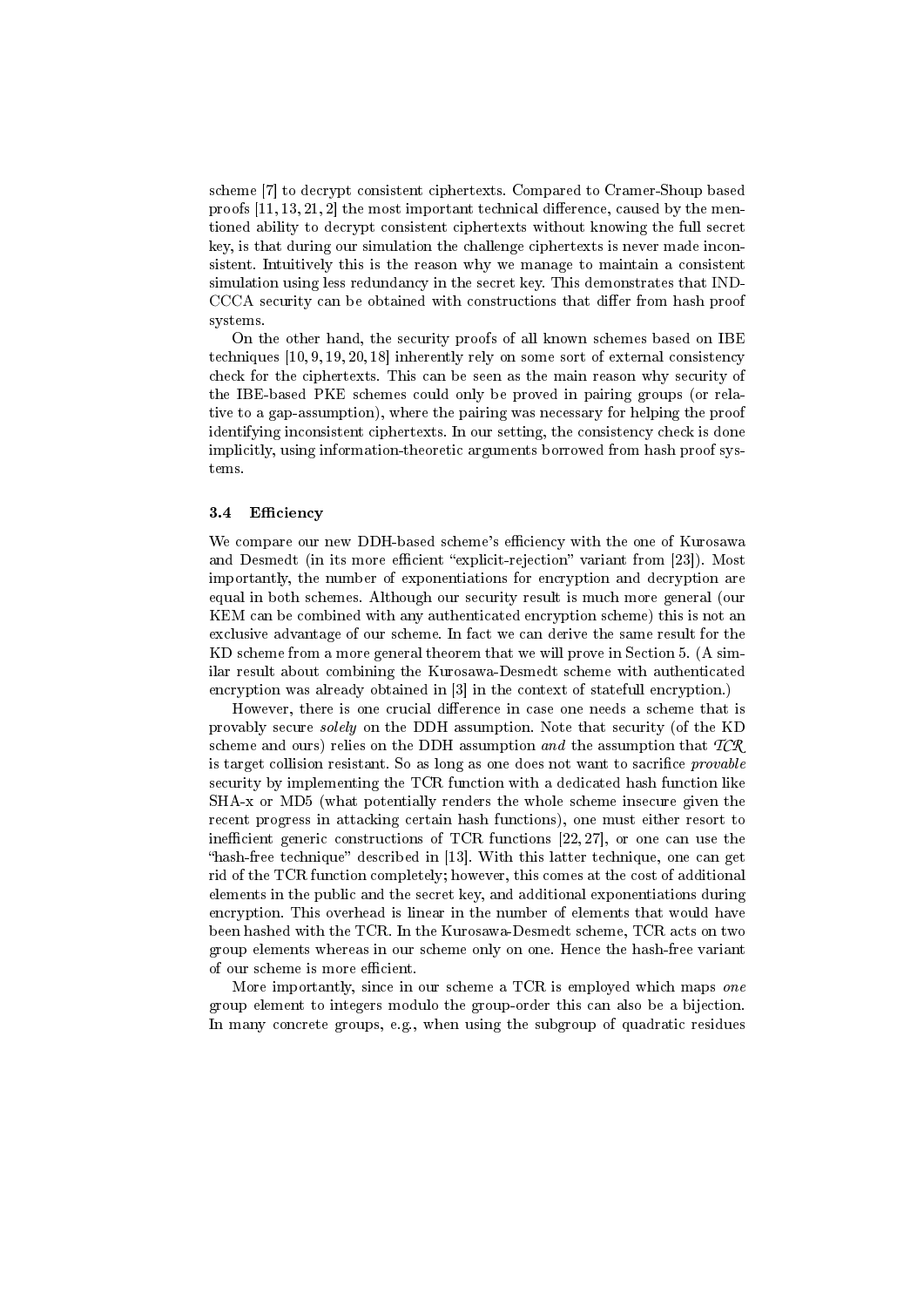modulo a safe prime or certain elliptic curves, this bijection can be trivially implemented at zero cost [13, 9], without any additional computational assumption, and without sacrificing provable security. See the full version for more details. In terms of efficiency we view this as the main benefit of our scheme.

# 4 Key Encapsulation from n-Linear

# 4.1 Linear Assumptions

Let  $n = n(k)$  be a polynomial in k. Generalizing [8,18] we introduce the class of  $n$ -Linear assumptions which can be seen as a natural generalization of the DDH assumption and the Linear assumption.

Let  $\mathcal{G}\mathcal{S}$  be a group scheme. We define the *n*-lin-advantage of an adversary  $B_{n-\text{lin}}$  as

$$
\mathbf{Adv}_{\mathcal{GS},\mathcal{B}_{n-1in}}^{n-1in}(k) = \left| \Pr[\mathcal{B}_{n-1in}(g_1,\ldots,g_n,g_1^{r_1},\ldots,g_n^{r_n},h,h^{r_1+\ldots+r_n})=1] - \Pr[\mathcal{B}_{n-1in}(g_1,\ldots,g_n,g_1^{r_1},\ldots,g_n^{r_n},h,K)=1] \right|,
$$

where  $g_1,\ldots,g_n, \ h,K$   $\stackrel{\hspace{0.1em}\mathsf{\scriptscriptstyle\$}}{\leftarrow}$  G and all  $r_i\leftarrow {\mathbb Z}_p^*.$  We say that the  $n\text{-}Linear\ Deci\text{-}$ sional Diffie-Hellman (n-Linear) assumption relative to group scheme  $\mathcal{GS}$  holds if  $\mathbf{Adv}_{GS,B_{n-\underline{1}\underline{i}\underline{n}}}^{n-\underline{1}\underline{i}\underline{n}}$  is a negligible function in k for all polynomial-time adversaries  $B_{n-\underline{1}\underline{i}\underline{n}}$ 

The  $n$ -Linear assumptions form a strict hierarchy of security assumptions with 1-Linear = DDH, 2-Linear=Linear [8] and, the larger the n, the weaker the *n*-Linear assumption. More precisely, for any  $n \geq 1$  we have that *n*-Linear implies  $n+1$ -Linear. On the other hand (extending the case of  $n = 1$  [8]) we can show that in the generic group model [29], the  $n+1$ -Linear assumption holds, even relative to an n-Linear oracle.

**Lemma 3.** DDH = 1-Linear  $\stackrel{\neq}{\Rightarrow}$  2-Linear  $\stackrel{\neq}{\Rightarrow}$  3-Linear  $\stackrel{\neq}{\Rightarrow}$ ...

# 4.2 The key-encapsulation mechanism

Let  $\mathcal{GS}$  be a group scheme where  $\mathcal{GR}_k$  specifies  $(\hat{\mathbb{G}}, \mathbb{G}, g, p)$  and let  $\mathsf{TCR} : \mathbb{G}^{n+1} \to$  $\mathbb{Z}_p$  be a target collision resistant hash function. Generalizing the Kurosawa-Desmedt KEM, for a parameter  $n = n(k) \geq 1$ , we build  $\mathcal{HEM} = (KEM.Kg,$ KEM.Enc, KEM.Dec) as follows.

Key generation <code>KEM.Kg(1 $^k$ )</code> generates random group elements  $g_1,\ldots,g_n,h$   $\in$ G. Furthermore, it defines  $u_j = g_j^{x_j} h^z$  and  $v_j = g_j^{y_j} h^{z'}$  for random  $z, z' \in$  $\mathbb{Z}_p$  and  $x_j, y_j \in \mathbb{Z}_p$   $(j \in \{1, \ldots, n\})$ . The public key contains the elements h,  $(g_i, u_j)_{1 \leq i \leq n}$ , and the secret key contains all corresponding indices.

| $\mathsf{KEM}.\mathsf{Enc}(\mathit{pk})$                                                                      | KEM.Dec(sk, C)                                                          |
|---------------------------------------------------------------------------------------------------------------|-------------------------------------------------------------------------|
| $\forall j \in \{1, \ldots, n\}$ : $r_j \stackrel{s}{\leftarrow} \mathbb{Z}_p^*$ ; $c_j \leftarrow g_j^{r_j}$ | $\forall j \in \{1, \ldots, n\}$ : check if $c_j \in \mathbb{G}$        |
| $d \leftarrow h^{r_1 + \dots + r_n}$ ; $t \leftarrow \text{TCR}(c_1, \dots, c_n, d)$                          | Check if $d \in \mathbb{G}$                                             |
| $C \leftarrow (c_1, \ldots, c_n, d)$ ; $K = \prod_{i=1}^n (u_i^t v_i)^{r_i}$                                  | $t \leftarrow \mathsf{TCR}(c_1, \ldots, c_n, d)$                        |
| Return $(C, K)$                                                                                               | Return $K \leftarrow d^{zt+z'} \cdot \prod_{i=1}^{n} c_i^{x_j t + y_j}$ |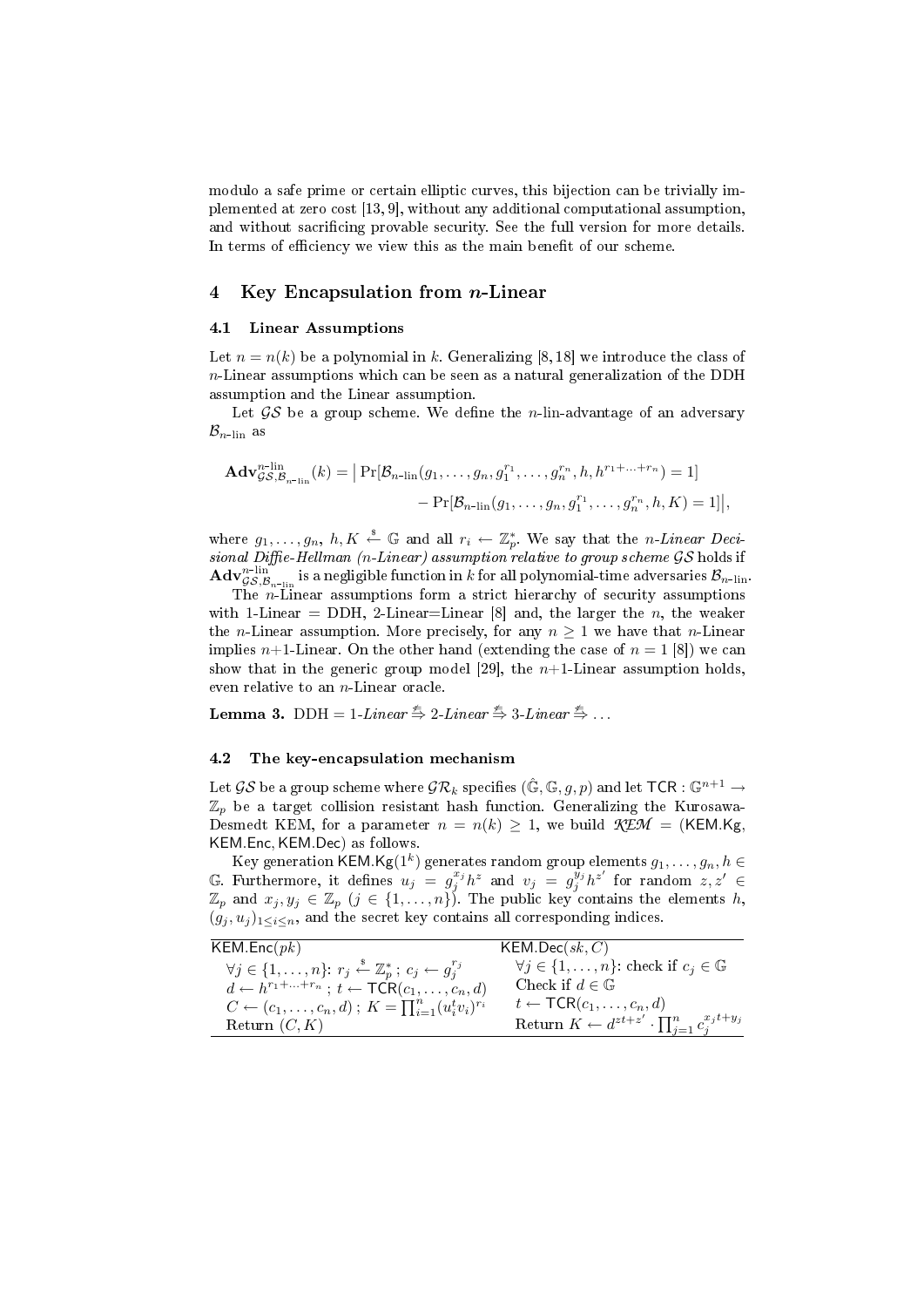Ciphertexts contain  $n+1$  group elements, public/secret keys  $2n+1$  elements. The scheme instantiated with  $n = 1$  precisely reproduces the KEM part of the Kurosawa-Desmedt encryption scheme [21]. Security of the schemes can be explained using the more general framework of computational hash-proof systems. This will be done in Section 5.

Theorem 3. Let GS be a group scheme where the n-Linear problem is hard, assume *TCR* is target collision resistant. Then *KEM* is secure in the sense of IND-CCCA.

We remark that it is also possible to give the scheme in its explicit-rejection variant [13]. Furthermore, in the full version we also provide a class of alternative schemes generalizing our dual KD scheme from Section 3 to the n-Linear assumption.

## 5 Key encapsulation from Hash Proof Systems

In [12], Cramer and Shoup showed that their original scheme in [13] was a special instance of a generic framework based on hash proof systems (HPS). Following [12] we recall the basic ideas of hash proof systems and show (generalizing [21]) how to build IND-CCCA secure key encapsulation based on a computational variant of hash proof systems. Here we use a slightly different notation for HPS that better reflects our primary application of hash-proof systems to key-encapsulation mechanisms.

# 5.1 Hash proof systems

Let  $\mathcal{C}, \mathcal{K}$  be sets and  $\mathcal{V} \subset \mathcal{C}$  a language. Let  $D_{sk} : \mathcal{C} \to \mathcal{K}$  be a hash function indexed with  $sk \in \mathcal{S}$ , where  $\mathcal{S}$  is a set. A hash function  $D_{sk}$  is projective if there exists a projection  $\mu : \mathcal{S} \to \mathcal{P}$  such that  $\mu(sk) \in \mathcal{P}$  defines the action of  $D_{sk}$ over the subset V. That is, for every  $C \in V$ , the value  $K = D_{sk}(C)$  is uniquely determined by  $\mu(sk)$  and C. In contrast, nothing is guaranteed for  $C \in \mathcal{C} \setminus \mathcal{V}$ . and it may not be possible to compute  $D_{sk}(C)$  from  $\mu(sk)$  and C. A strongly universal<sub>2</sub> projective hash function has the additional property that for  $C \in \mathcal{C} \backslash \mathcal{V}$ . the projection key  $\mu(sk)$  actually says nothing about the value of  $K = D_{sk}(C)$ , even given an instance  $(C^*, K^*)$  such that  $C^* \in \mathcal{C} \setminus \mathcal{V}$  and  $K^* = \mathsf{D}_{sk}(C)$ . More precisely, for all  $pk \in \mathcal{P}$ , C, all  $C^* \in \mathcal{C} \setminus \mathcal{V}$  with  $C \neq C^*$ , all  $K, K^* \in \mathcal{K}$ ,

$$
\Pr_{\substack{s,k \in \mathcal{S} \\ \mathsf{D}_{sk}(C^*)=K^* \\ \mu(st)=pk}} \left[ \mathsf{D}_{sk}(C) = K \right] = 1/|\mathcal{K}|. \tag{4}
$$

A hash proof system  $HPS = (HPS$ .param, HPS.pub, HPS.priv) consists of three algorithms where the randomized algorithm <code>HPS.param(1 $^k$ )</code> generates instances of params =  $(group, C, V, P, S, D_{(.)}: C \rightarrow K, \mu: S \rightarrow P)$ , where group may contain some additional structural parameters. The deterministic public evaluation algorithm HPS.pub inputs the projection key  $pk = \mu(sk)$ ,  $C \in V$  and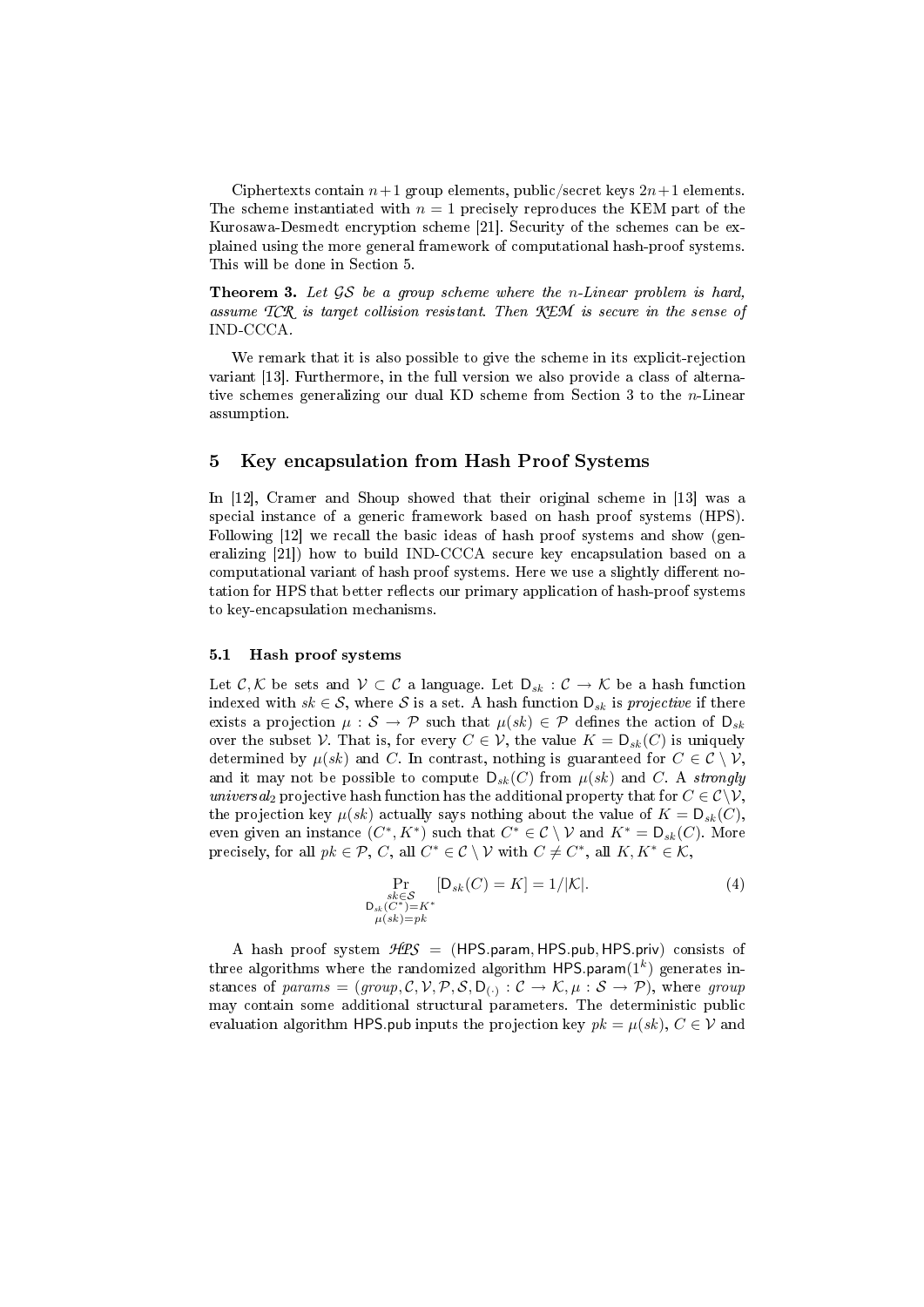a witness w of the fact that  $C \in \mathcal{V}$  and returns  $K = D_{sk}(C)$ . The deterministic private evaluation algorithm inputs  $sk \in \mathcal{S}$  and returns  $D_{sk}(C)$ , without knowing a witness. We further assume there are efficient algorithms given for sampling  $sk \in \mathcal{S}$  and sampling  $C \in \mathcal{V}$  uniformly together with a witness w.

As computational problem we require that the subset membership problem is hard in  $\mathcal{H}\!\mathcal{P}\!\mathcal{S}$  which means that the two elements  $C$  and  $C'$  are computationally indistinguishable, for random  $C \in \mathcal{V}$  and random  $C' \in \mathcal{C} \setminus \mathcal{V}$ . This is captured by defining the advantage function  $\mathbf{Adv}_{\mathscr{H}\!\mathscr{BS},\mathcal{A}}^{\mathrm{sm}}(k)$  of an adversary  $\mathcal A$  as

$$
\mathbf{Adv}_{\mathcal{HPS},\mathcal{A}}^{\text{sm}}(k) := \left| \Pr[C_1 \stackrel{\text{s}}{\leftarrow} \mathcal{C} \, ; \, b' \stackrel{\text{s}}{\leftarrow} \mathcal{A}(\mathcal{C}, \mathcal{V}, C_1) \, : \, b' = 1 \, \right] \right. \\ \left. - \Pr[C_0 \stackrel{\text{s}}{\leftarrow} \mathcal{C} \setminus \mathcal{V} \, ; \, b' \stackrel{\text{s}}{\leftarrow} \mathcal{A}(\mathcal{C}, \mathcal{V}, C_0) \, : \, b' = 1 \, \right] \right| \, .
$$

#### 5.2 Key encapsulation from HPS

Using the above notion of a hash proof system, Kurosawa and Desmedt [21] proposed a hybrid encryption scheme which improved the schemes from [12]. The key-encapsulation part of it is as follows. The system parameters of the scheme consist of  $params \stackrel{\hspace{0.1em}\mathsf{\scriptscriptstyle\$}}{\leftarrow} {\sf HPS.param}(1^k).$ 

- KEM.Kg(k). Choose random sk  $\stackrel{\$}{\leftarrow}$  S and define  $pk = \mu(sk) \in \mathcal{P}$ . Return  $(pk, sk).$
- KEM.Enc(pk). Pick  $C\stackrel{\hspace{0.1em}\mathsf{\scriptscriptstyle\$}}{\leftarrow} \mathcal{V}$  together with its witness  $\omega$  that  $C\in\mathcal{V}.$  The session  $\mathrm{key}\;\; K\;=\;\mathsf{D}_{sk}(C)\;\in\;\mathcal{K}\;\;\mathrm{is}\;\; \mathrm{computed}\;\; \mathrm{as}\;\; K\;\stackrel{\hspace{0.1em}\mathsf{\scriptscriptstyle\$}}{\leftarrow}\;\; \mathsf{HPS}\text{-}\mathsf{pub}(pk,C,\omega). \;\;\mathrm{Return}\;\; \nonumber$  $(K, C).$

KEM.Dec(sk, C). Reconstruct the key  $K = D_{sk}(C)$  as  $K \leftarrow \text{HPS}$ .priv(sk, C) and return K.

We can prove the following theorem that is a slight generalization of [21].

Theorem 4. If *HPS* is strongly universal<sub>2</sub> and the subset membership problem is hard in *HPS* then *KEM* is secure in the sense of IND-CCCA.

Unfortunately, the original KEM part of the Kurosawa Desmedt DDH-based hybrid encryption scheme [21] cannot be explained using this framework and hence needed a separate proof of security. This is since the underlying DDHbased hash proof system involves a target collision resistant hash function TCR which is a "computational primitive" whereas the strongly universal, property from Equation  $(4)$  is a *statistical property* which is in particularly not fulfilled by the DDH-based HPS from [12] used in [21]. In fact, the most efficient HPS-based schemes that are known involve computation of a TCR function and hence all need a separate proof of security. We note that this problem is inherited from the original HPS approach [13].

We overcome this problem we defining the weaker notion of *computational* hash proof systems.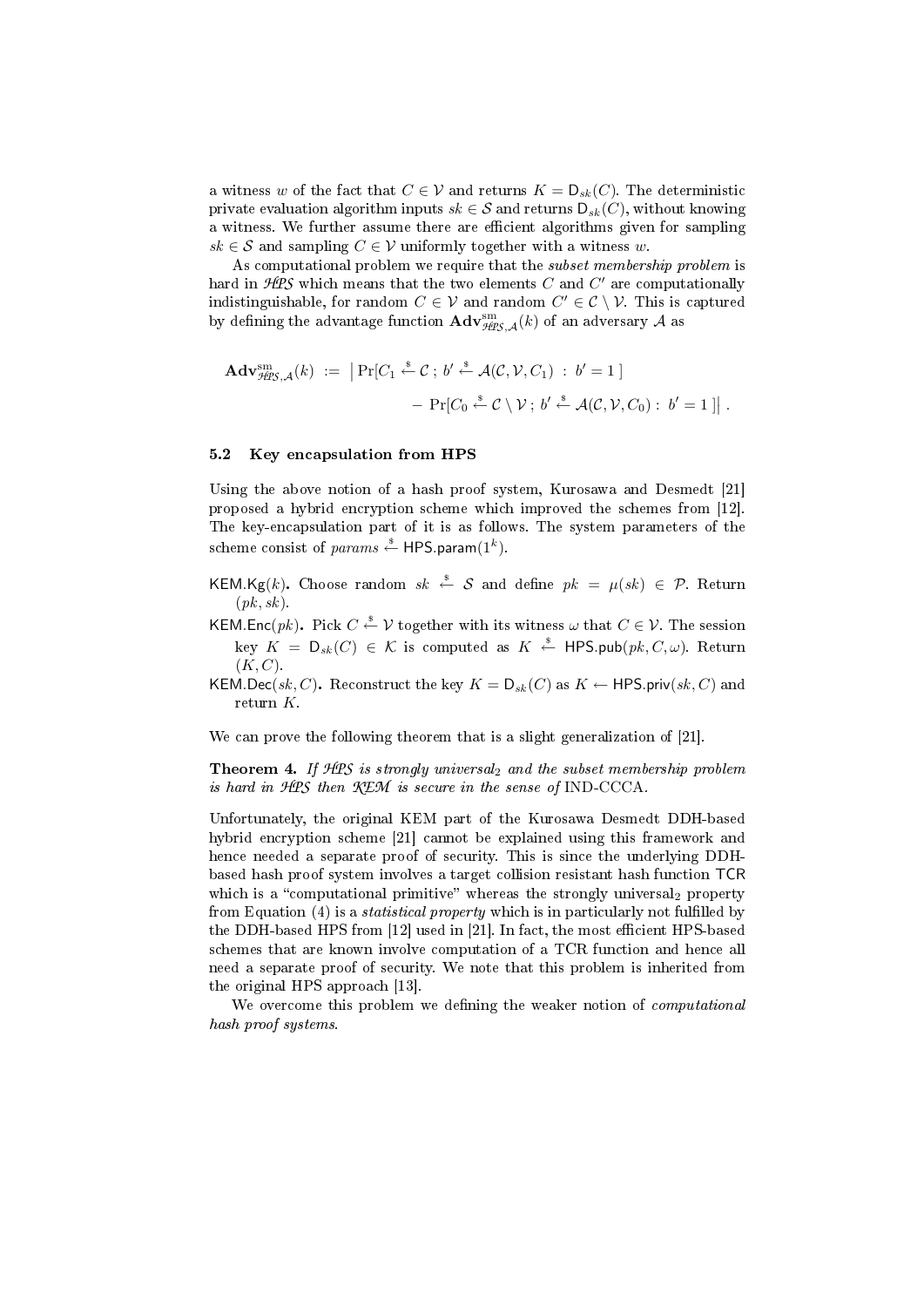#### 5.3 Computational hash proof systems

We now define a weaker computational variant of strongly universal, hashing. For an adversary B we define the advantage function  $\mathbf{Adv}_{\mathcal{HBS},\mathcal{B}}^{\text{cu}_2}(k)$  =  $|\Pr[\mathbf{Exp}_{\text{HPS},\mathcal{B}}^{\text{cu}_2-1}(k) = 1] - \Pr[\mathbf{Exp}_{\text{HPS},\mathcal{B}}^{\text{cu}_2-0}(k) = 1]|$  where, for  $b \in \{0,1\}$ ,  $\mathbf{Exp}_{\text{HPS},\mathcal{B}}^{\text{cu}_2-1}$ is defined by the following experiment.

Experiment  $\mathrm{Exp}_{\mathscr{H}\!\mathscr{B}, \mathscr{B}}^{\mathrm{cu}_2-b}(k)$ 

 $params \stackrel{\hspace{0.1em}\mathsf{\scriptscriptstyle\$}}{\leftarrow} {\sf HPS}.\mathsf{param}(1^k)~;~sk \stackrel{\hspace{0.1em}\mathsf{\scriptscriptstyle\$}}{\leftarrow} \mathcal{S}~;~pk \leftarrow \mu(sk)$  $C^* \stackrel{\hspace{0.1em}\mathsf{\scriptscriptstyle\$}}{\leftarrow} \mathcal{C} \setminus \mathcal{V} \: ; \: K^* \leftarrow \mathsf{D}_{sk}(C^*) \: ; \: (C, St) \stackrel{\hspace{0.1em}\mathsf{\scriptscriptstyle\$}}{\leftarrow} \mathcal{B}_1^{\mathsf{EVALD}(\cdot)}(pk, C^*, K^*)$  $K_0 \stackrel{\$}{\leftarrow} \mathcal{K}$ ;  $K_1 \leftarrow \mathsf{D}_{sk}(C)$ ;  $b' \stackrel{\$}{\leftarrow} \mathcal{B}_2(St, K_b)$  $Return b'$ 

where the evaluation oracle EVALD(C) returns  $K = D_{sk}(C)$  if  $C \in V$  and  $\perp$ , otherwise. We also restrict to adversaries that only return ciphertexts  $C \neq C^*$ and that ensure  $C \in \mathcal{C} \setminus \mathcal{V}$ . This is without losing generality, since  $\mathcal{B}_1$  can check  $C \in V$  with its oracle EVALD. A hash proof system  $HPS$  is said to be computationally universal<sub>2</sub> (CU<sub>2</sub>) if for all polynomial-time adversaries  $\beta$  that satisfy these requirements, the advantage function  $\mathbf{Adv}_{\mathscr{H}\!\mathit{PS},\mathcal{B}}^{\mathrm{cu}_2}(k)$  is a negligible function in  $k$ .

The following theorem strengthens Theorem 4. A proof will be given in the full version.

**Theorem 5.** If *HPS* is computationally universal<sub>2</sub> and the subset membership problem is hard then *KEM* from Section 5.2 is IND-CCCA secure. In particular,

 $\mathbf{Adv}_{\mathcal{H}\mathcal{B}\mathcal{M},t,Q,\text{uncert}_{\mathcal{A}}(k)}^{\text{ccca}}(k) \leq \mathbf{Adv}_{\mathcal{H}\mathcal{B}\mathcal{S},t}^{\text{sm}}(k) + (Q+1) \cdot (\text{uncert}_{\mathcal{A}}(k) + \mathbf{Adv}_{\mathcal{H}\mathcal{B}\mathcal{S},t}^{\text{cu}_2}(k))$ .

# 5.4 A computational HPS from  $n$ -Linear

Let GS be a group scheme where  $\mathcal{GR}_k$  specifies  $(\mathbb{G}, \mathbb{G}, q, p)$ . Let group  $= (\mathcal{GR}, \mathbb{G}, q, p)$ .  $(g_1, \ldots, g_n, h)$ , where  $g_1, \ldots, g_n, h$  are independent generators of G. Define  $\mathcal{C} =$  $\mathbb{G}^{n+1}$  and  $\mathcal{V} = \{(g_1^{r_1}, \ldots, g_n^{r_n}, h^{r_1 + \ldots + r_n}) \subset \mathbb{G}^{n+1} : r_1, \ldots, r_n \in \mathbb{Z}_p\}$  The values  $(r_1,\ldots,r_n)\in\mathbb{Z}_p^n$  are a witness of  $C\in\mathcal{V}$ . Let TCR :  $\mathbb{G}^{n+1}\to\mathbb{Z}_p$  be a target collision resistant hash function. Let  $S = \mathbb{Z}_p^{2n+2}$ ,  $\mathcal{P} = \mathbb{G}^{2n}$ , and  $\mathcal{K} = \mathbb{G}$ . For  $sk = (x_1, y_1, \ldots, x_n, y_n, z, z') \in \mathbb{Z}^{2n+2}$ , define  $\mu(sk) = (u_1, \ldots, u_n, v_1, \ldots, v_n)$ , where, for  $1 \leq i \leq n$ ,  $u_i = g_i^{x_i} h^z$  and  $v_i = g_i^{y_i} h^{z'}$ . This defines the output of HPS.param $(1^k)$ . For  $C = (c_1, \ldots, c_n, d) \in \mathcal{C}$  define

$$
D_{sk}(C) := d^{zt+z'} \cdot \prod_{i=1}^{n} c_i^{x_i t + y_i}, \text{ where } t = \textsf{TCR}(c_1, \dots, c_n).
$$
 (5)

This defines HPS.priv(sk, C). Given  $pk = \mu(sk)$ ,  $C \in V$  and a witness  $w =$  $(r_1, \ldots, r_n) \in (\mathbb{Z}_p)^n$  such that  $C = (c_1, \ldots, c_n, d) = (g_1^{r_1}, \ldots, g_n^{r_n}, h^{r_1 + \ldots + r_n})$ public evaluation HPS.pub $(pk, C, w)$  computes  $K = D_{sk}(C)$  as

$$
K = \prod_{i=1}^n (u_i^t v_i)^{r_i} .
$$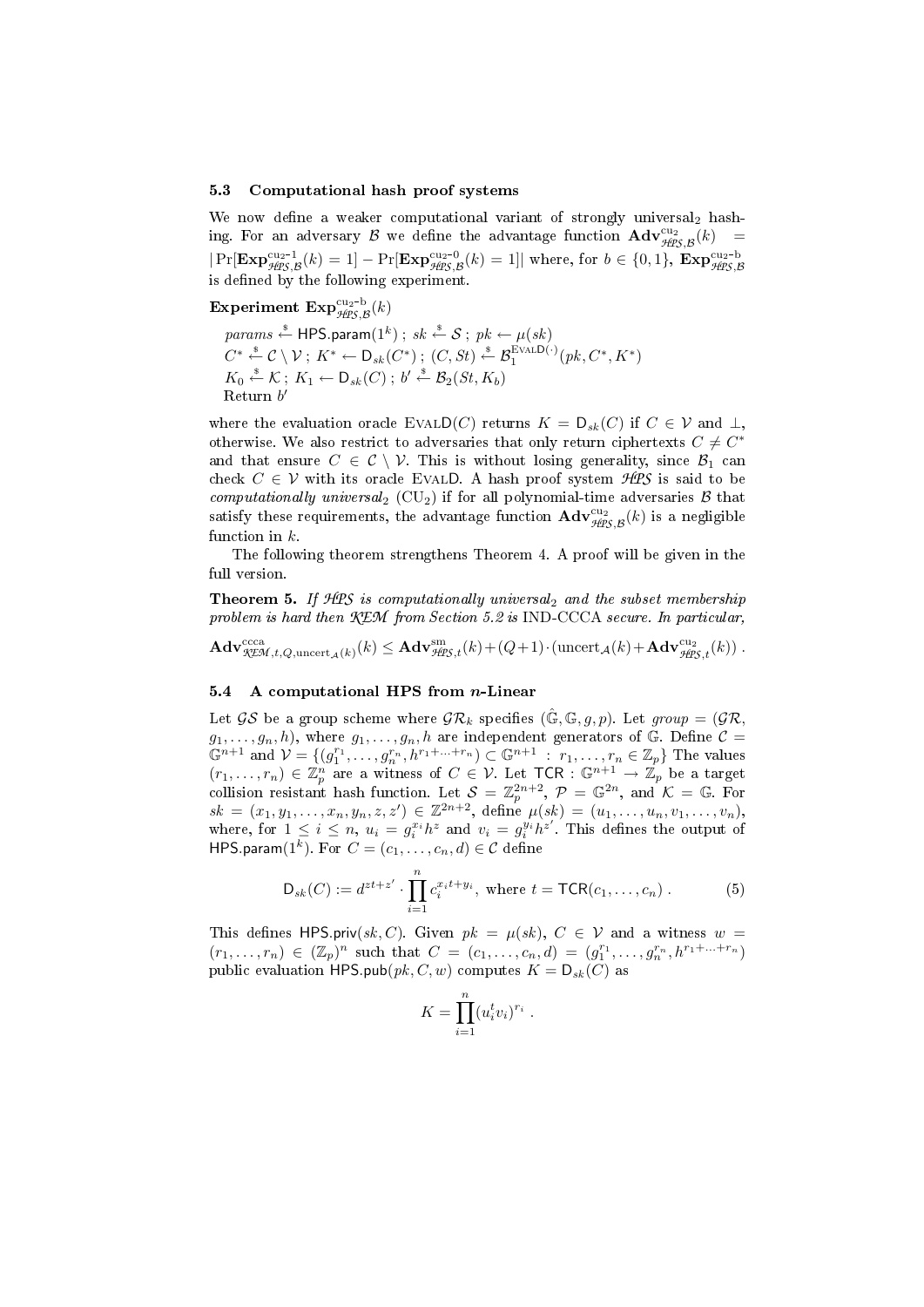Correctness follows by Equation (5) and the definition of  $\mu$ . This completes the description of *HPS*. Clearly, under the n-Linear assumption, the subset membership problem is hard in *HPS*.

Obviously, the above defined HPS is not strongly universal<sub>2</sub> in the sense of Equation  $(4)$ . But it is still computationally universal.

# **Lemma 4.** The *n*-Linear based HPS is computationally universal<sub>2</sub>.

Together with Theorem 5 this proves Theorem 3. For the case  $n = 1$  this also gives an alternative security proof for the Kurosawa-Desmedt scheme [21].

*Proof.* Consider an adversary  $\beta$  in the CU<sub>2</sub> experiment such that  $\beta_1$  outputs a ciphertext  $C \in \mathcal{C} \setminus \mathcal{V}$  and let  $K \leftarrow \mathsf{D}_{sk}(C)$ . Let COL be the event that  $C \neq C^*$ but  $\mathsf{TCR}(C) = \mathsf{TCR}(C^*)$ . We claim that for the following adversary  $\mathcal{B}_{\text{tor}}$  we have  $\mathbf{Adv}_{\mathsf{TCR}, \mathcal{B}_{\mathrm{ter}} }^{\mathrm{ter}}(k) = \Pr[\mathrm{COL}] . \ \text{Adversary $\mathcal{B}_{\mathrm{ter}}$ inputs $(s, C^*)$ and generates a random }$ instance of params with known indices  $\alpha_i$  such that  $h = g^{\alpha_i}$ . Furthermore,  $\mathcal{B}_{\text{tor}}$ picks a random  $sk \in S$  and runs  $\mathcal{B}_1$  on  $pk = \mu(sk)$ , a random  $C^* \in \mathcal{C} \setminus \mathcal{V}$ , and  $K^* = \mathsf{D}_{sk}(C^*)$ . To answer a query to the evaluation oracle EVALD( $\cdot$ ),  $\mathcal{B}_{\text{tor}}$ fist verifies  $C = (c_1, \ldots, c_n, d) \in \mathcal{V}$  by checking if  $\prod c_i^{\alpha_i} = d$ . If not, return  $\bot$ . Otherwise it returns  $K = D_{sk}(C)$ . If for a decapsulation query C event COL happens,  $\mathcal{B}_{\text{tor}}$  returns C to its TCR experiment and terminates.

Now we claim that conditioned under  $\neg \text{COL}$ , the key  $K = D_{sk}(C)$  is a uniform element in  $K$  independent of the adversary's view. This implies that not even a *computationally unbounded*  $\mathcal{B}_2$  could succeed in the second stage. Hence,  $\mathbf{Adv}_{\mathcal{H} \mathcal{BS}, \mathcal{B}}^{\mathrm{cu}_2}(k) \leq \mathbf{Adv}_{\mathsf{TCR}, \mathcal{B}_{\mathrm{ter}}}(k), \text{ which proves the lemma.}$ 

Let  $log(\cdot) = log<sub>g</sub>(\cdot)$ . Consider the view of  $B<sub>2</sub>$  consisting of the random variables  $(pk, C^*, K^*, C)$ , where  $sk = (x_1, y_1, \ldots, x_n, y_n, z, z') \stackrel{\text{s}}{\leftarrow} \mathbb{Z}^{2n+2}$ ,  $pk =$  $\mu(sk) = (u_1, \ldots, u_n, v_1, \ldots, v_n), C^* = (c_1^*, \ldots, c_n^*, d^*) = (g_1^{r_1^*}, \ldots, g_n^{r_n^*}, h^{r^*})$  $\sum$ ) with  $r_i^* \neq r^*$  since  $C^* \in C \setminus V$ ,  $K^* = D_{sk}(C^*)$ , and  $C = (c_1, \ldots, c_n, d) =$  $(\overline{g_1^{r_1}}, \ldots, g_n^{r_n}, h^r)$   $(\sum r_i \neq r$  since  $C \in \mathcal{C} \setminus \mathcal{V})$ . From the system parameters  $g_1,\ldots,g_n,h,$  adversary  $\mathcal{B}_2$  learns  $\omega=\log h,\,\omega_i=\log g_i,$  and from  $pk$ 

for 
$$
1 \leq i \leq n : \log u_i = \omega_i x_i + \omega z
$$
,  $\log v_i = \omega_i y_i + \omega z'$ . (6)

From  $C^*$  the adversary learns  $r_i^* = \log_{g_i} c_i^*$ ,  $r^* = \log_h d^*$ , and from  $K^*$  (by Equation (5)) the value

$$
\log K^* = \sum \omega_i r_i^* (x_i t^* + y_i) + \omega(zt^* + z') , \qquad (7)
$$

and  $t^* = \textsf{TCR}(c_1^*, \ldots, c_n^*, d^*)$ . Furthermore, from C,  $\mathcal{B}_2$  learns  $r_i = \log_{g_i} c_i$  and  $r = \log_h d$ . Let  $K = D_{sk}(C)$ . Our claim is that

$$
\log K = \sum \omega_i r_i (x_i t + y_i) + \omega(zt + z'), \qquad (8)
$$

with  $t = \mathsf{TCR}(C) \neq t^*$ , is a uniform and independent element in  $\mathbb{Z}_p$ . Consider the set of linear equations over the hidden values  $x_1, \ldots, x_n, y_1, \ldots, y_n, z, z'$  defined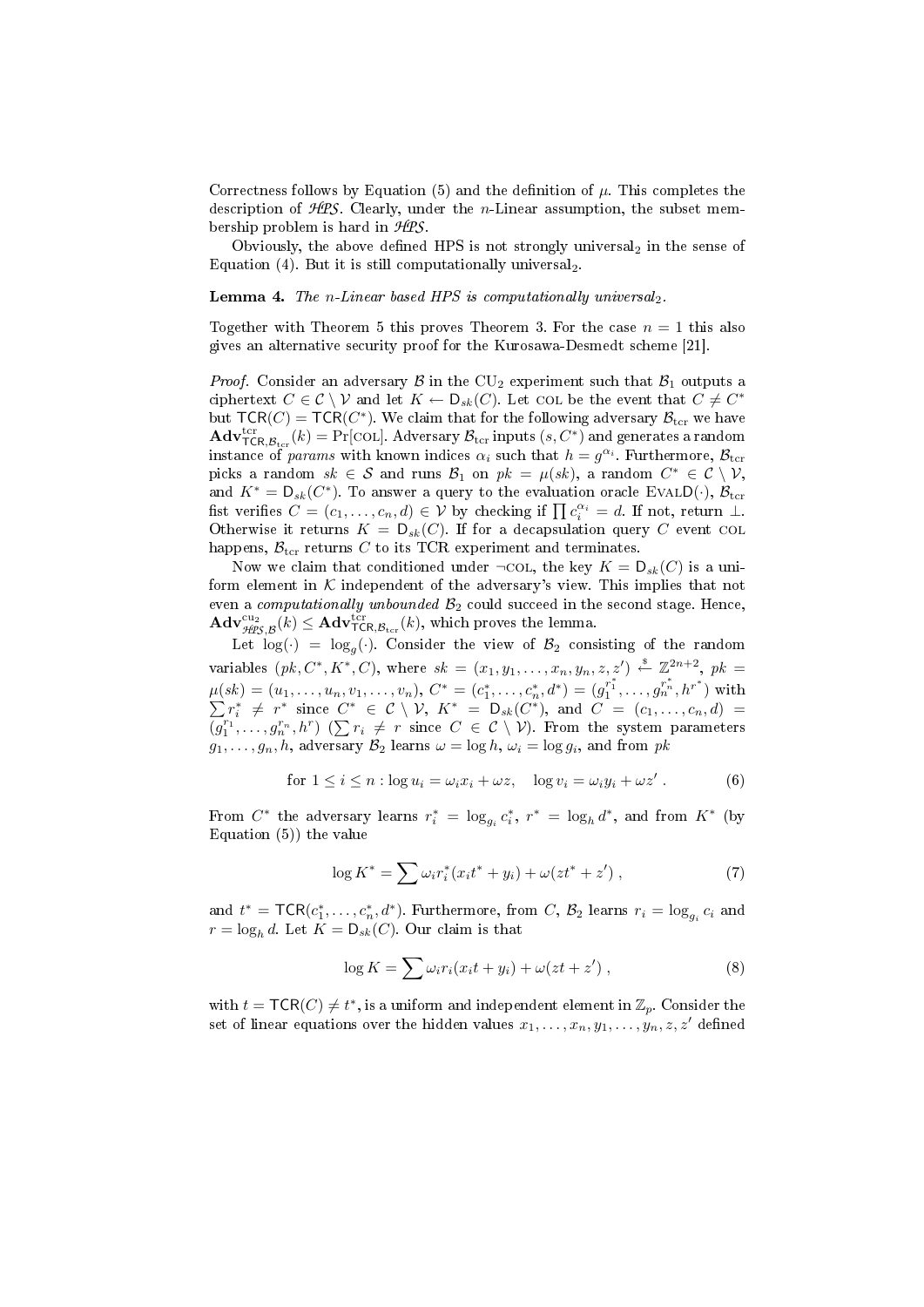by Equations (6), (7), and (8), defined by the matrix  $M \in \mathbb{Z}_p^{n+2 \times n+2}$ ,

$$
M = \begin{pmatrix} x_1 & \dots & x_n & y_1 & \dots & y_n & z & z' \\ \omega_1 & & & & & & \\ & \ddots & & & 0 & & \vdots & 0 \\ & & \omega_n & & & & \omega \\ & & & \omega_1 & & & \omega \\ & & & & & & \omega \\ 0 & & & & & & \omega_n \\ & & & & & & \omega_n \\ \omega_1 r_1^* t^* & \dots & \omega_n r_n^* t^* \omega_1 r_1^* \dots \omega_n r_n^* \omega t^* r^* \omega r^* \\ \omega_1 r_1 t & \dots & \omega_n r_n t \omega_1 r_1 \dots \omega_n r_n \omega t^* \omega r \end{pmatrix}
$$

Since  $\det(M) = \omega^2 \prod_{i=1}^n \omega_i (t - t^*)(\sum_{i=1}^n r_i - r)(\sum_{i=1}^n r_i^* - r^*) \neq 0$ , Equation (8) is linearly independent of (6) and (7).

We note that (generalizing [12]) we can also give a computationally universal<sub>2</sub> hash-proof system based on Paillier's decision composite residue (DCR) assumption.

## References

- 1. Masayuki Abe, Rosario Gennaro, and Kaoru Kurosawa. Tag-KEM/DEM: A new framework for hybrid encryption. Cryptology ePrint Archive, Report 2005/027, 2005. http://eprint.iacr.org/.
- 2. Masayuki Abe, Rosario Gennaro, Kaoru Kurosawa, and Victor Shoup. Tag-KEM/DEM: A new framework for hybrid encryption and a new analysis of Kurosawa-Desmedt KEM. In EUROCRYPT 2005, volume 3494 of LNCS, pages 128-146. Springer-Verlag, 2005.
- 3. Mihir Bellare, Tadayoshi Kohno, and Victor Shoup. Stateful public-key cryptosystems: How to encrypt with one 160-bit exponentiation. In ACM CCS 2006, pages 380-389. ACM Press, 2006.
- 4. Mihir Bellare and Chanathip Namprempre. Authenticated encryption: Relations among notions and analysis of the generic composition paradigm. In ASIACRYPT 2000, volume 1976 of LNCS, pages 531-545. Springer-Verlag, 2000.
- 5. Mihir Bellare and Phillip Rogaway. Random oracles are practical: A paradigm for designing efficient protocols. In ACM CCS 1993, pages 62-73. ACM Press, 1993.
- 6. D. J. Bernstein. Pippenger's exponentiation algorithm. Available from http://cr.yp.to/papers.html#pippenger, 2001.
- 7. Dan Boneh and Xavier Boyen. Efficient selective-ID secure identity based encryption without random oracles. In EUROCRYPT 2004, volume 3027 of LNCS, pages 223238. Springer-Verlag, 2004.
- 8. Dan Boneh, Xavier Boyen, and Hovav Shacham. Short group signatures. In CRYPTO 2004, volume 3152 of LNCS, pages 41-55. Springer-Verlag, 2004.
- 9. Xavier Boyen, Qixiang Mei, and Brent Waters. Direct chosen ciphertext security from identity-based techniques. In ACM CCS 2005, pages 320-329. ACM Press, 2005.
- 10. Ran Canetti, Shai Halevi, and Jonathan Katz. Chosen-ciphertext security from identity-based encryption. In EUROCRYPT 2004, volume 3027 of LNCS, pages 207222. Springer-Verlag, 2004.